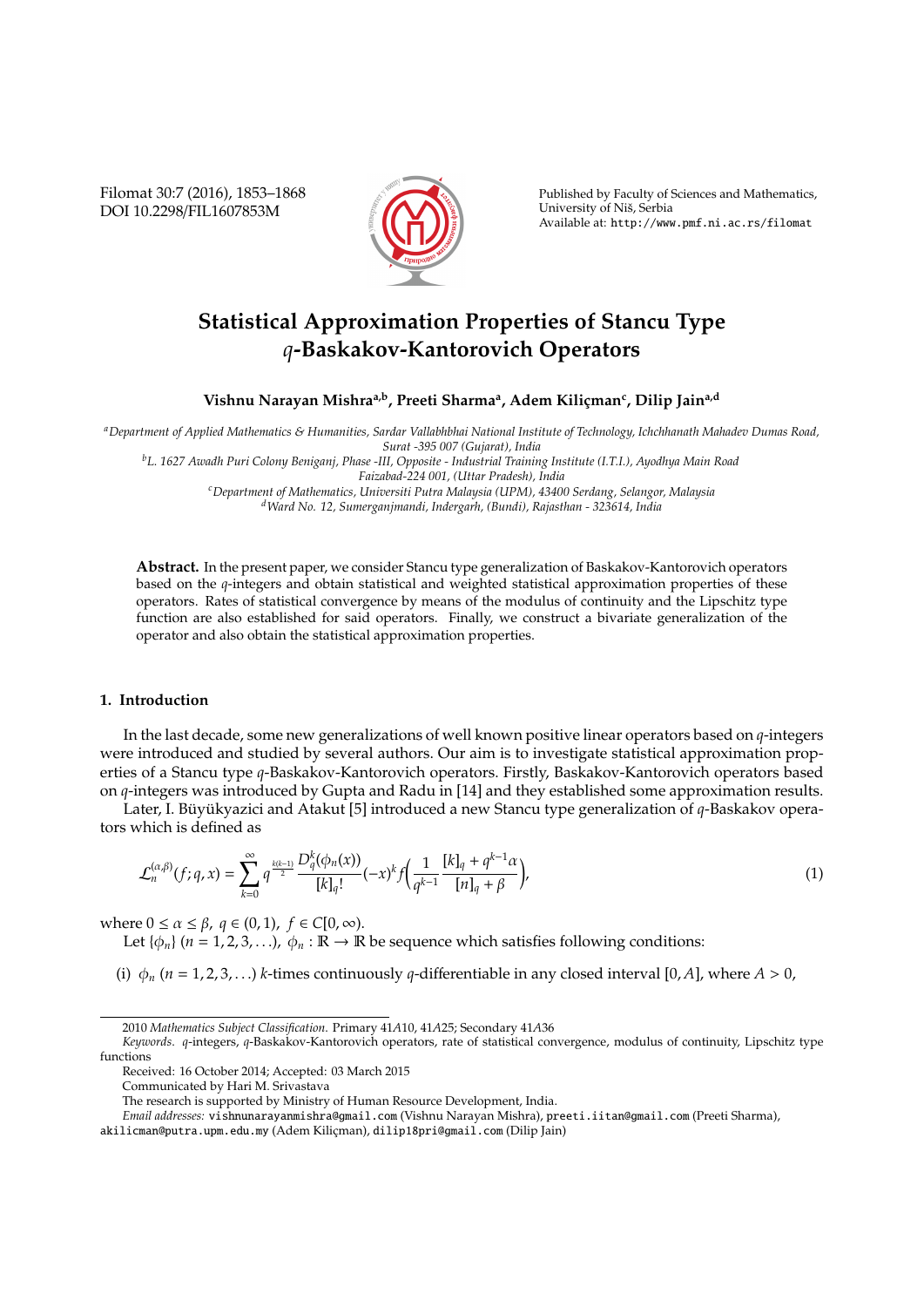- (ii)  $\phi_n(0) = 1$ ,  $(n = 1, 2, ...)$
- (iii) for all *x* ∈ [0, *A*] and (*k* = 1, 2, . . . ; *n* = 1, 2, . . .),  $(-1)^k D_q^k(\phi_n(x)) \ge 0$ ,
- (iv) there exist a positive integer *m*(*n*), such that

$$
D_q^k(\phi_n(x)) = -[n]_q D_q^{k-1} \phi_{m(n)}(x), \ (k = 1, 2, \ldots; \ n = 1, 2, \ldots),
$$

(v)  $\lim_{n\to\infty} \frac{[n]_q}{[m(n)]}$  $\frac{[m_{q}]}{[m(n)]_q} = 1.$ 

We first start by recalling some basic definitions and notations of *q*-calculus. We consider *q* as a real number satisfying  $0 < q < 1$ .

For each non negative integer *n*, we define the *q*-integer  $[n]_q$  as

$$
[n]_q=\left\{\begin{array}{ll} \frac{1-q^n}{1-q},& q\neq 1,\\ n, & q=1.\end{array}\right.
$$

The *q*-factorial is defined as

$$
[n]_q! = \begin{cases} [n]_q[n-1]_q[n-2]_q...[1]_q, & n = 1, 2, ..., \\ 1, & n = 0. \end{cases}
$$

We observe that

$$
(1+x)_q^n = (-x;q)_n = \begin{cases} (1+x)(1+qx)(1+q^2x)...(1+q^{n-1}x), & n = 1,2,..., \\ 1, & n = 0. \end{cases}
$$

Also, for any real number  $\alpha$ , we have

$$
(1+x)_q^{\alpha} = \frac{(1+x)_q^{\infty}}{(1+q^{\alpha}x)_q^{\infty}}.
$$

∞

In special case, when  $\alpha$  is a whole number, this definition coincides with the above definition. The *q*-binomial coefficients are given by

$$
\binom{n}{k}_q = \frac{[n]_q!}{[k]_q! [n-k]_q!}, \ \ 0 \le k \le n.
$$

The *q*-derivative  $D_q f$  of a function *f* is given by

$$
D_q(f(x)) = \frac{f(x) - f(qx)}{(1 - q)x}, \; x \neq 0.
$$

The *q*-Jackson integral is defined as

$$
\int_0^a f(x)d_qx = (1-q)a \sum_{n=0}^\infty f(aq^n)q^n, \ a > 0.
$$

Over a general interval  $[a, b]$ ,  $0 < a < b$ , one defines

$$
\int_a^b f(x)d_qx = \int_0^b f(x)d_qx - \int_0^a f(x)d_qx.
$$

Throughout the paper, we use  $e_i$  the test functions defined by  $e_i(t) := t^i$ , where  $i = 0, 1, 2$ . First we need the following auxiliary result.

Let  $\{\phi_n\}$  be a sequence of real functions on  $\mathbb{R}_+ = [0, \infty)$  which are *k*-times continuously *q*-differentiable on  $\mathbb{R}_+$  satisfying following conditions: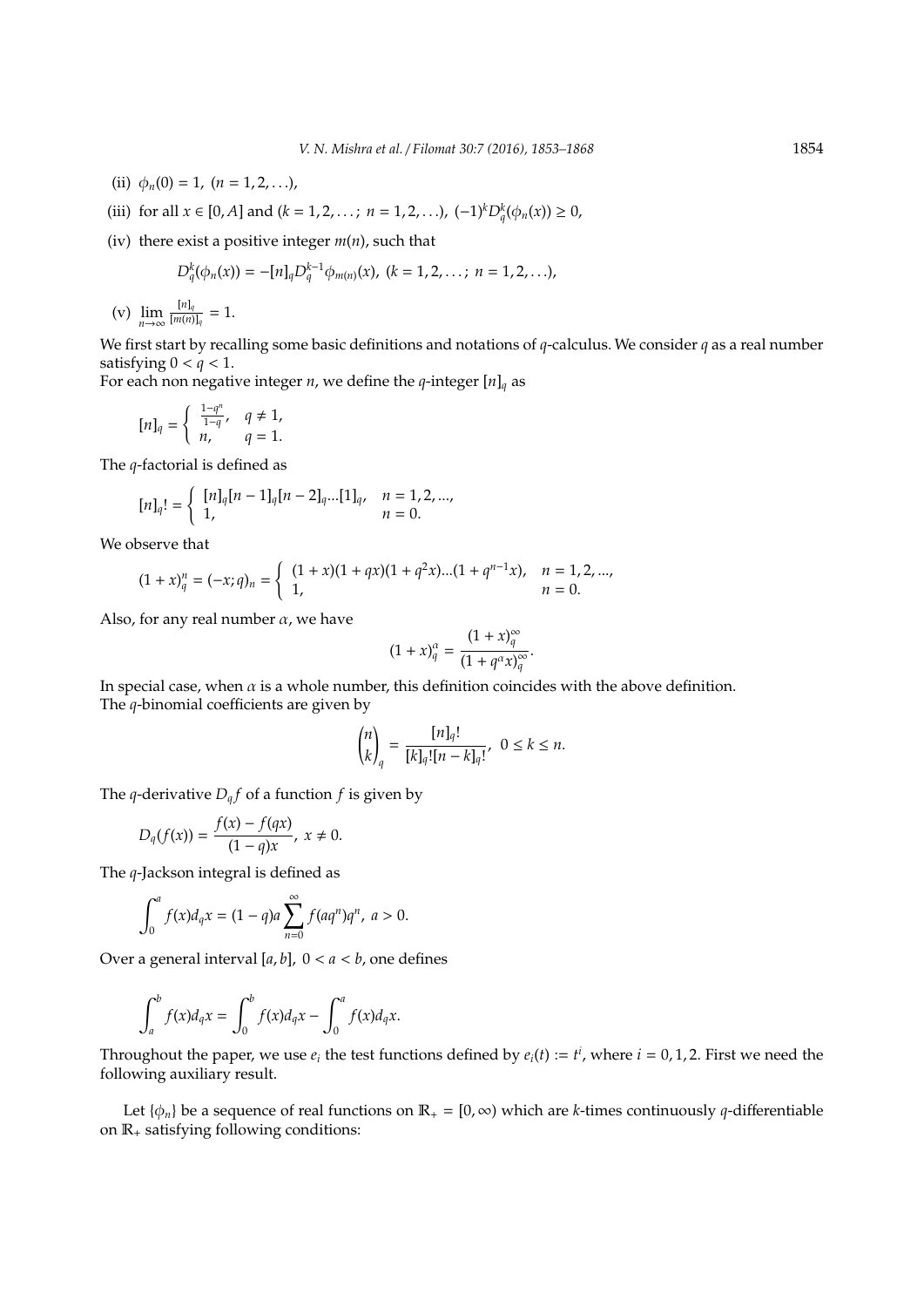- ( $p_1$ )  $\phi_n(0) = 1$ ,  $(n = 1, 2, ...)$ ,
- (*p*<sub>2</sub>) for *k* ∈ **N**<sub>0</sub> = **N** ∪ {0} and *n* ∈ **N**,  $(-1)^k D_q^k(\phi_n(x)) \ge 0$ ,  $x \in \mathbb{R}_+$ ,

( $p_3$ ) there exist a positive integer  $m(n)$ , such that

$$
D_q^k(\phi_n(x)) = -[n]_q D_q^{k-1} \phi_{m(n)}(x), \ (k = 1, 2, \ldots; \ n = 1, 2, \ldots),
$$

 $(p_4)$   $\lim_{n\to\infty} \frac{[n]_q}{[m(n)]}$  $\frac{[m_{q}]}{[m(n)]_q} = 1.$ 

Under the condition  $(p_1)$  -  $(p_4)$ , Ç. Atakut and İ. Büyükyazici [3] defined a new generalization of Stancu type *q*-Baskakov-Kantorovich operators as follows

$$
\mathcal{L}_n^{*(\alpha,\beta)}(f;q,x) = ([n]_q + \beta) \sum_{k=0}^{\infty} q^{k(k-1)/2} \frac{D_q^k(\phi_n(x))}{[k]_q!}(-x)^k \int_{q\left(\frac{[k]_q + q^{k-1}\alpha}{[n]_q + \beta}\right)}^{\frac{[k+1]_q + q^k\alpha}{[n]_q + \beta}} f(q^{-k+1}t) d_qt,
$$
\n(2)

where  $x \in \mathbb{R}_+$ ,  $n \in \mathbb{N}$ ,  $0 \le \alpha \le \beta$ .

To obtain the approximation results we need the following Lemmas in what follows.

**Lemma 1.1.** [5]  $\mathcal{L}_n^{(\alpha,\beta)}$  be defined by (1). Then the following identities hold

$$
\mathcal{L}_{n}^{(\alpha,\beta)}(e_{0};q,x) = 1,
$$
\n
$$
\mathcal{L}_{n}^{(\alpha,\beta)}(e_{1};q,x) = \frac{[n]_{q}}{[n]_{q} + \beta}x + \frac{\alpha}{[n]_{q} + \beta},
$$
\n
$$
\mathcal{L}_{n}^{(\alpha,\beta)}(e_{2};q,x) = \frac{[n]_{q}[m(n)]_{q}}{q([n]_{q} + \beta)^{2}}x^{2} + \frac{[n]_{q}(2\alpha + 1)}{([n]_{q} + \beta)^{2}}x + \frac{\alpha^{2}}{([n]_{q} + \beta)^{2}}.
$$

**Lemma 1.2.** *[3] The following relations are satisfied:*

$$
\begin{array}{l} \displaystyle \int_{q\left(\frac{[k]_q+q^{k-1}\alpha}{[n]_q+\beta}\right)}^{\frac{[k+1]_q+q^{k}\alpha}{[n]_q+\beta}} d_qt=\frac{1}{[n]_q+\beta},\\ \displaystyle \int_{q\left(\frac{[k]_q+q^{k-1}\alpha}{[n]_q+\beta}\right)}^{ \frac{[k+1]_q+q^{k}\alpha}{[n]_q+\beta}} t d_qt=\frac{[2]_q[k]_q+q^k(1+2\alpha)}{[2]_q([n]_q+\beta)^2},\\ \displaystyle \int_{q\left(\frac{[k]_q+q^{k-1}\alpha}{[n]_q+\beta}\right)}^{ \frac{[k+1]_q+q^{k}\alpha}{[n]_q+\beta}} t^2 d_qt=\frac{[3]_q[k]_q^2+q^k[k]_q\Big((1+3\alpha)[2]_q+1\Big)+(1+3\alpha+3\alpha^2)q^{2k}}{[3]_q([n]_q+\beta)^3}. \end{array}
$$

**Lemma 1.3.** [3] Let  $e_i = t^i$ , where  $i = 0, 1, 2$ . For all  $x \in \mathbb{R}_+$ ,  $n \in \mathbb{N}$ ,  $\alpha$ ,  $\beta \ge 0$  and  $0 < q < 1$ , we have

$$
\begin{split} &\mathcal{L}_{n}^{*(\alpha,\beta)}(e_{0};q,x)=1,\\ &\mathcal{L}_{n}^{*(\alpha,\beta)}(e_{1};q,x)=\frac{[n]_{q}}{[n]_{q}+\beta}x+\frac{q(1+2\alpha)}{[2]_{q}([n]_{q}+\beta)},\\ &\mathcal{L}_{n}^{*(\alpha,\beta)}(e_{2};q,x)=\frac{[n]_{q}[m(n)]_{q}}{q([n]_{q}+\beta)^{2}}x^{2}+\frac{[n]_{q}\Big[[3]_{q}+q\big((1+3\alpha)[2]_{q}+1\big)\Big]}{[3]_{q}([n]_{q}+\beta)^{2}}x+\frac{q^{2}(1+3\alpha+3\alpha^{2})}{[3]_{q}([n]_{q}+\beta)^{2}}. \end{split}
$$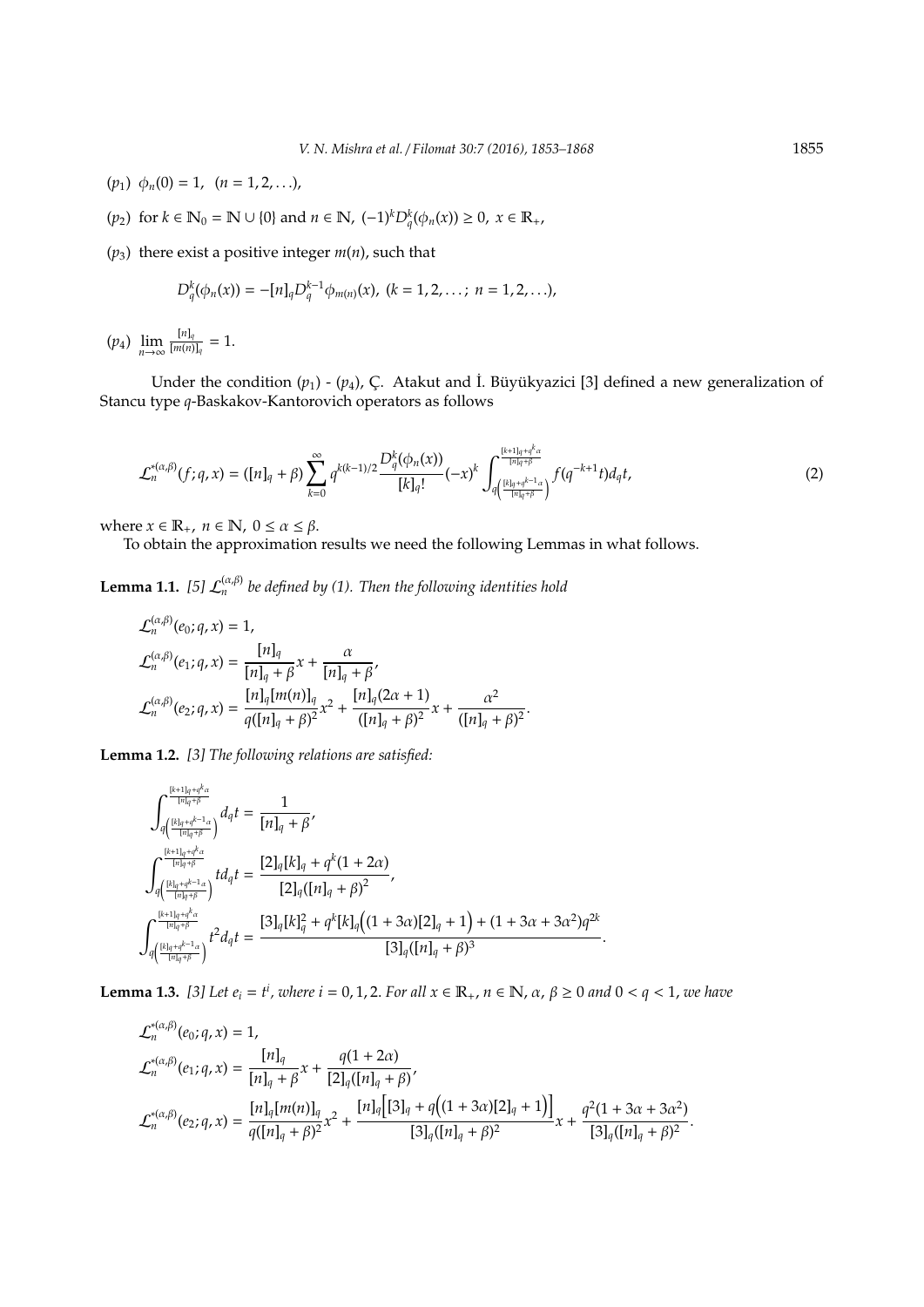**Remark 1.4.** *From Lemma (1.3), we have*

$$
\alpha_n(x) = \mathcal{L}_n^{*(\alpha,\beta)}(t - x; q, x) = \left(\frac{[n]_q}{[n]_q + \beta} - 1\right)x + \frac{q_n(1 + 2\alpha)}{[2]_q([n]_q + \beta)},
$$
  

$$
\delta_n(x) = \mathcal{L}_n^{*(\alpha,\beta)}((t - x)^2; q, x) = \left(\frac{[n]_q[m(n)]_q}{q([n]_q + \beta)^2} + 1 - \frac{2[n]_q}{[n]_q + \beta}\right)x^2 + \left(\frac{[n]_q[[3]_q + q((1 + 3\alpha)[2]_q + 1)]}{([n]_q + \beta)^2[3]_q} - \frac{2q(1 + 2\alpha)}{[2]_q([n]_q + \beta)}x + \left(\frac{q^2(1 + 3\alpha + 3\alpha^2)}{[3]_q([n]_q + \beta)^2}\right) + \frac{2q(1 + 2\alpha)}{[3]_q([n]_q + \beta)^2}x^2 + \left(\frac{q^2(1 + 3\alpha + 3\alpha^2)}{[3]_q([n]_q + \beta)^2}\right) + \frac{2q(1 + 2\alpha)}{[3]_q([n]_q + \beta)^2}x^2 + \frac{2q(1 + 2\alpha)}{[3]_q([n]_q + \beta)^2}x^2 + \frac{2q(1 + 2\alpha)}{[3]_q([n]_q + \beta)^2}x^2 + \frac{2q(1 + 2\alpha)}{[3]_q([n]_q + \beta)^2}x^2 + \frac{2q(1 + 3\alpha + 3\alpha^2)}{[3]_q([n]_q + \beta)^2}x^2 + \frac{2q(1 + 3\alpha + 3\alpha^2)}{[3]_q([n]_q + \beta)^2}x^2 + \frac{2q(1 + 3\alpha + 3\alpha^2)}{[3]_q([n]_q + \beta)^2}x^2 + \frac{2q(1 + 3\alpha + 3\alpha^2)}{[3]_q([n]_q + \beta)^2}x^2 + \frac{2q(1 + 3\alpha + 3\alpha^2)}{[3]_q([n]_q + \beta)^2}x^2 + \frac{2q(1 + 3\alpha + 3\alpha^2)}{[3]_q([n]_q + \beta)^2}
$$

**Remark 1.5.** *If we put q*=*1, we get the moment of Stancu type Baskakov-Kantorovich operators as*

$$
\mathcal{L}_{n}^{*(\alpha,\beta)}(e_{1};1,x) = \frac{n}{(n+\beta)}x + \frac{(1+2\alpha)}{2(n+\beta)},
$$
\n
$$
\mathcal{L}_{n}^{*(\alpha,\beta)}(e_{2};1,x) = \frac{n m(n)}{(n+\beta)^{2}}x^{2} + \frac{2n(\alpha+1)}{(n+\beta)^{2}}x + \frac{1+3\alpha+3\alpha^{2}}{3(n+\beta)^{2}},
$$
\n
$$
\mathcal{L}_{n}^{*(\alpha,\beta)}(t-x;1,x) = \left(\frac{n}{(n+\beta)}-1\right)x + \frac{(1+2\alpha)}{2(n+\beta)},
$$
\n
$$
\mathcal{L}_{n}^{*(\alpha,\beta)}((t-x)^{2};1,x) = \left(\frac{n m(n)}{(n+\beta)^{2}}+1-\frac{2n}{(n+\beta)}\right)x^{2} + \left(\frac{2n(1+\alpha)}{(n+\beta)^{2}}-\frac{(1+2\alpha)}{(n+\beta)}\right)x + \left(\frac{(1+3\alpha+3\alpha^{2})}{3(n+\beta)^{2}}\right).
$$

#### **2. Korovkin Type Statistical Approximation Properties**

The idea of statistical convergence was introduced independently by Steinhaus [31], Fast [11] and Schoenberg [32]. The study of the statistical convergence for sequences of linear positive operators was attempted in the year 2002 by A.D. Gadjiev and C. Orhan [12]. Recently the idea of statistical convergence has been used in proving some approximation theorems. It was shown that the statistical versions are stronger than the classical ones. Authors have used many types of classical operators and test functions to study the Korovkin type approximation theorems which further motivate to continue the study. In particular, Korovkin type approximation theorems [15] was proved by using statistical convergence by various authors, e.g. [4, 10, 13, 16–18, 33]. In the recent years, Stancu type generalization of the certain operators and trigonometric approximation of signals by different types of summability operators have been studied by several other researchers, we refer some of the important papers in this direction as ([19]- [30]) etc.

Korovkin type approximation theory has also many useful connections, other than classical approximation theory, in other branches of mathematics (see Altomare and Campiti in [1]).

Now, we recall the concept of statistical convergence for sequences of real numbers which was introduced by Fast [11] and further studied by many others.

Let  $K \subseteq \mathbb{N}$  and  $K_n = \{j \le n : j \in K\}$ . Then the *natural density* of *K* is defined by  $\delta(K) = \lim_n n^{-1}|K_n|$  if the limit exists, where  $|K_n|$  denotes the cardinality of the set  $K_n$ .

A sequence  $x = (x_j)_{j \geq 1}$  of real numbers is said to be *statistically convergent* to *L* provided that for every  $\epsilon$  > 0 the set {*j* ∈ **N** : |*x*<sub>*j*</sub> − *L*| ≥  $\epsilon$ } has natural density zero, i.e. for each  $\epsilon$  > 0,

$$
\lim_{n} \frac{1}{n} |\{j \le n : |x_j - L| \ge \epsilon\}| = 0.
$$

It is denoted by  $st - \lim_n x_n = L$ . We consider a sequence  $q = (q_n)$ ,  $q_n \in (0, 1)$ , such that

$$
\lim_{n \to \infty} q_n = 1. \tag{3}
$$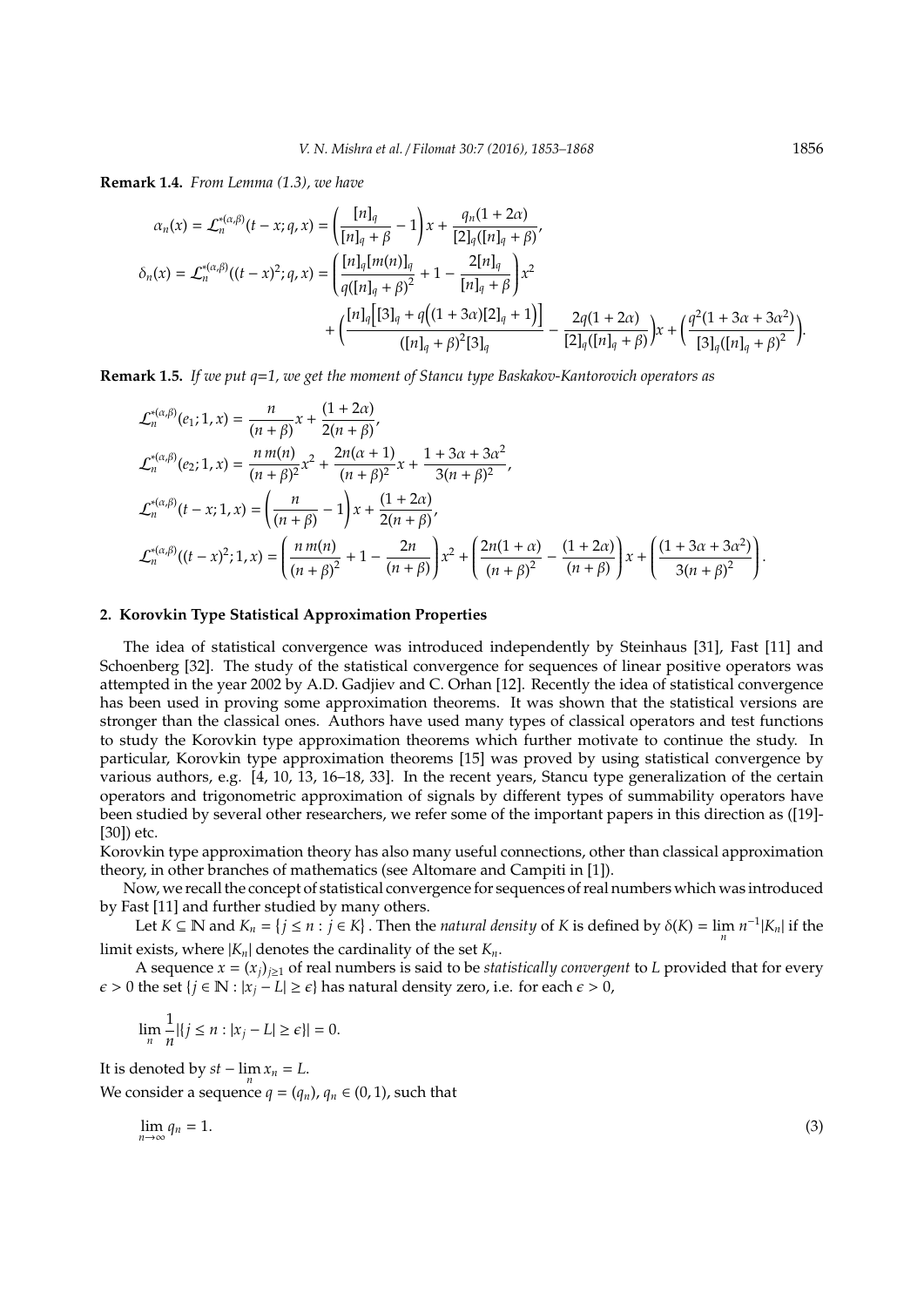The condition (3) guarantees that  $[n]_{q_n} \to \infty$  as  $n \to \infty$ .

Now, let us recall the following theorem given by Gadjiev and Orhan [12].

**Theorem 2.1.** *If the sequence of linear positive operators*  $A_n$  :  $C_M[a, b] \rightarrow C[a, b]$  *satisfies the conditions* 

$$
st - \lim_{n} ||A_n(e_v; \cdot) - e_v||_{C[a,b]} = 0, \ \ e_v(t) = t^v \text{ for } v = 0, 1, 2,
$$
 (4)

*then, for any function*  $f \in C_M[a, b]$ *, we have* 

$$
st - \lim_{n} ||A_n(f; \cdot) - f||_{C[a,b]} = 0,
$$

*where CM*[*a*, *b*] *denotes the space of all functions f which are continuous in* [*a*, *b*] *and bounded on the all positive axis.* In [6] Doğru and Kanat defined the Kantorovich-type modification of Lupas operators as follows:

$$
\tilde{R}_n(f;q;x) = [n+1] \sum_{k=0}^n \left( \int_{\frac{[k]}{[n+1]}}^{\frac{[k+1]}{[n+1]}} f(t) d_q t \right) \binom{n}{k} \frac{q^{-k} q^{k(k-1)/2} x^k (1-x)^{(n-k)}}{(1-x+qx)\cdots(1-x+q^{n-1}x)}.
$$
\n(5)

Doğru and Kanat [6] proved the following statistical Korovkin-type approximation theorem for operators (5).

**Theorem 2.2.** Let  $q := (q_n)$ ,  $0 < q < 1$ , be a sequence satisfying the following conditions:

$$
st - \lim_{n} q_n = 1, \ st - \lim_{n} q_n^n = a \ (a < 1) \ and \ st - \lim_{n} \frac{1}{[n]_q} = 0,\tag{6}
$$

*then if f is any monotone increasing function defined on* [0, 1]*, for the positive linear operator R*˜ *<sup>n</sup>*(*f*; *q*; *x*)*, then*

$$
st - \lim_{n} \|\tilde{R}_n(f; q; \cdot) - f\|_{C[0,1]} = 0
$$

*holds.*

In [7] Doğru gave some examples so that  $(q_n)$  is statistically convergent to 1 but it may not convergent to 1 in the ordinary case.

**Theorem 2.3.** Let  $\mathcal{L}_n^{*(\alpha,\beta)}$  be the sequence of the operators (2) and the sequence  $q = (q_n)$  satisfies (6). Then for any *function f*  $\in$  *C*[0, *A*]  $\subset$  *C*[0,  $\infty$ ), *A*  $>$  0, *we have* 

$$
st - \lim_{n} \|\mathcal{L}_n^{*(\alpha,\beta)}(f;q,\cdot) - f\| = 0,\tag{7}
$$

*where C*[0, *A*] *denotes the space of all real bounded functions f which are continuous in* [0, *A*].

**Proof.** Let  $e_i = t^i$ , where  $i = 0, 1, 2$ . Using  $\mathcal{L}_n^{*(\alpha, \beta)}(1; q_n, x) = 1$ , it is clear that

$$
st - \lim_{n} ||\mathcal{L}_{n}^{*(\alpha,\beta)}(1;q_{n},x) - 1|| = 0.
$$

Now by Lemma (1.3)(ii), we have

$$
\lim_{n\to\infty}||L_n^{*(\alpha,\beta)}(t;q_n,x)-x||=\left\|\frac{[n]_q}{[n]_q+\beta}x+\frac{q(1+2\alpha)}{[2]_q([n]_q+\beta)}-x\right\|\leq \frac{\beta}{[n]_q+\beta}x+\frac{q(1+2\alpha)}{[2]_q([n]_q+\beta)}.
$$

For given  $\epsilon > 0$ , we define the following sets:

$$
S = \{k : ||\mathcal{L}_n^{*(\alpha,\beta)}(t;q_k,x) - x|| \geq \epsilon\},\
$$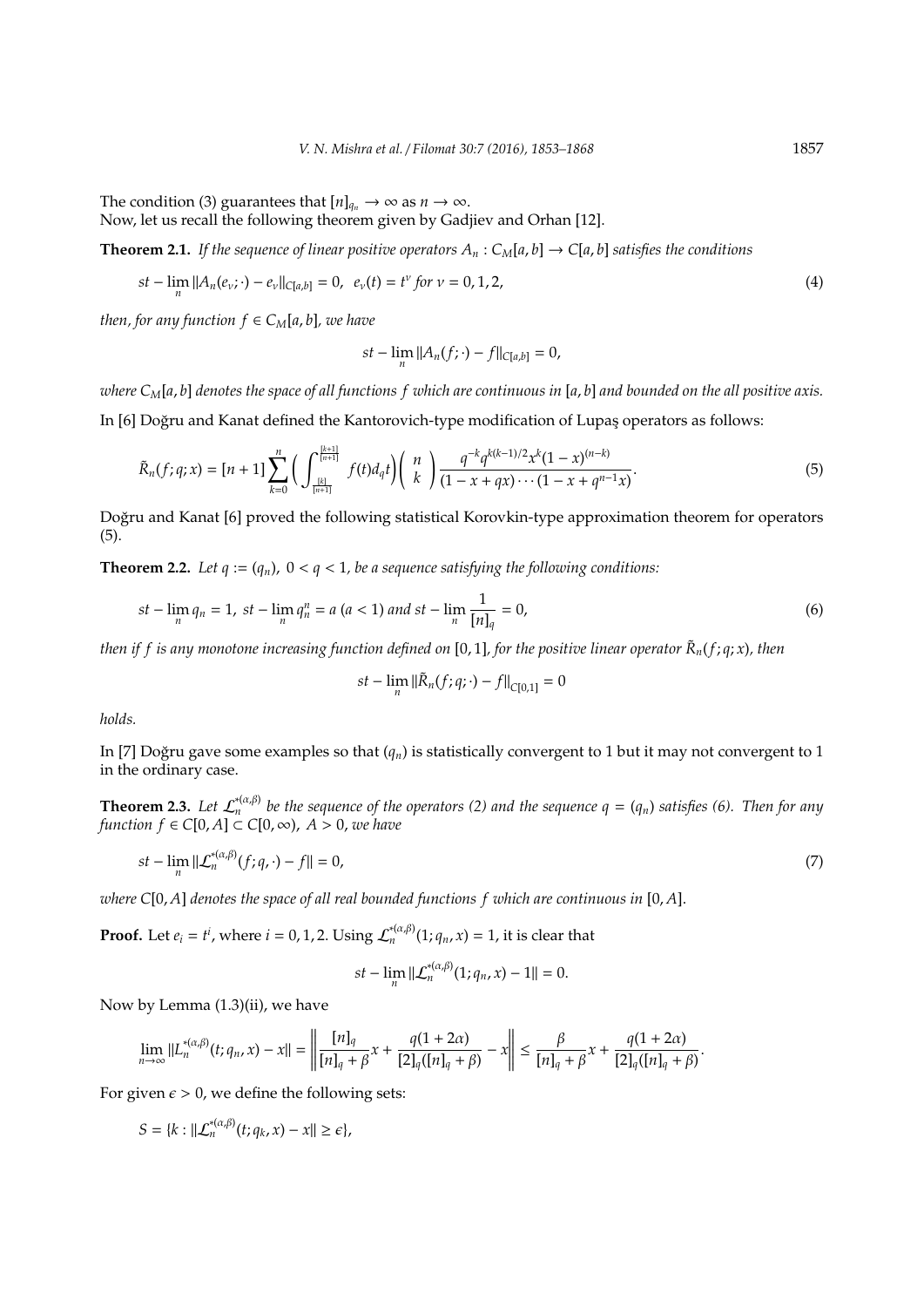and

$$
S' = \left\{ k : \frac{\beta}{[k]_q + \beta} x + \frac{q(1 + 2\alpha)}{[2]_q([k]_q + \beta)} \ge \epsilon \right\}.
$$
\n(8)

It is obvious that  $S \subset S'$ , it can be written as

$$
\delta\bigg(\{k\leq n:||L_n^{*(\alpha,\beta)}(t;q_k,x)-x||\geq \epsilon\}\bigg)\leq \delta\bigg(\{k\leq n: \ \frac{\beta}{[k]_q+\beta}x+\frac{q(1+2\alpha)}{[2]_q([k]_q+\beta)}\geq \epsilon\}\bigg).
$$

By using (6), we get

$$
st-\lim_{n}\left(\frac{\beta}{[n]_q+\beta}x+\frac{q(1+2\alpha)}{[2]_q([n]_q+\beta)}\right)=0.
$$

So, we have

$$
\delta\bigg(\bigg\{k\leq n:\ \frac{\beta}{[k]_q+\beta}x+\frac{q(1+2\alpha)}{[2]_q([k]_q+\beta)}\geq\epsilon\bigg\}\bigg)=0,
$$

then

$$
st-\lim_{n}||\mathcal{L}_{n}^{*(\alpha,\beta)}(t;q_{n},x)-x||=0.
$$

Similarly, by Lemma (1.3)(iii), we have

$$
\begin{split} ||L_{n}^{*(\alpha,\beta)}(t^{2};q_{n},x)-x^{2}||&=\left|\left|\frac{[n]_{q}[m(n)]_{q}}{q([n]_{q}+\beta)^{2}}x^{2}+\frac{[n]_{q}\big[[3]_{q}+q\big((1+3\alpha)[2]_{q}+1\big)\big]}{[3]_{q}([n]_{q}+\beta)^{2}}x+\frac{q^{2}(1+3\alpha+3\alpha^{2})}{[3]_{q}([n]_{q}+\beta)^{2}}-x^{2}\right|\right|\\ &\leq\left|\frac{[n]_{q}[m(n)]_{q}}{q([n]_{q}+\beta)^{2}}-1\right|A^{2}+\left|\frac{[n]_{q}[[3]_{q}+q((1+3\alpha)[2]_{q}+1)]}{[3]_{q}([n]_{q}+\beta)^{2}}\right|A+\left|\frac{q^{2}(1+3\alpha+3\alpha^{2})}{[3]_{q}([n]_{q}+\beta)^{2}}\right|\\ &\leq\mu^{2}\left(\left(\frac{1}{q}-1\right)+\left(\frac{[n]_{q}(2+3\alpha)}{([n]_{q}+\beta)^{2}}+\frac{[n]_{q}(q-(1+3\alpha))}{[3]_{q}([n]_{q}+\beta)^{2}}\right)+\frac{q^{2}(1+3\alpha+3\alpha^{2})}{[3]_{q}([n]_{q}+\beta)^{2}}\right), \end{split}
$$

where  $\mu^2 = \max\{A^2, A, 1\} = A^2$ . Now, if we choose

$$
\alpha_n = \left(\frac{1}{q} - 1\right),
$$
\n
$$
\beta_n = \frac{[n]_q(2 + 3\alpha)}{([n]_q + \beta)^2} + \frac{[n]_q(q - (1 + 3\alpha))}{[3]_q([n]_q + \beta)^2},
$$
\n
$$
\gamma_n = \frac{q^2(1 + 3\alpha + 3\alpha^2)}{[3]_q([n]_q + \beta)^2},
$$

then by (6), we can write

$$
st - \lim_{n \to \infty} \alpha_n = 0 = st - \lim_{n \to \infty} \beta_n = st - \lim_{n \to \infty} \gamma_n.
$$
\n(9)

Now for given  $\epsilon > 0$ , we define the following four sets

$$
U = \{k : ||\mathcal{L}_n^{*(\alpha,\beta)}(t^2; q_k, x) - x^2|| \ge \epsilon\},\
$$
  

$$
U_1 = \{k : \alpha_k \ge \frac{\epsilon}{3\mu^2}\},\
$$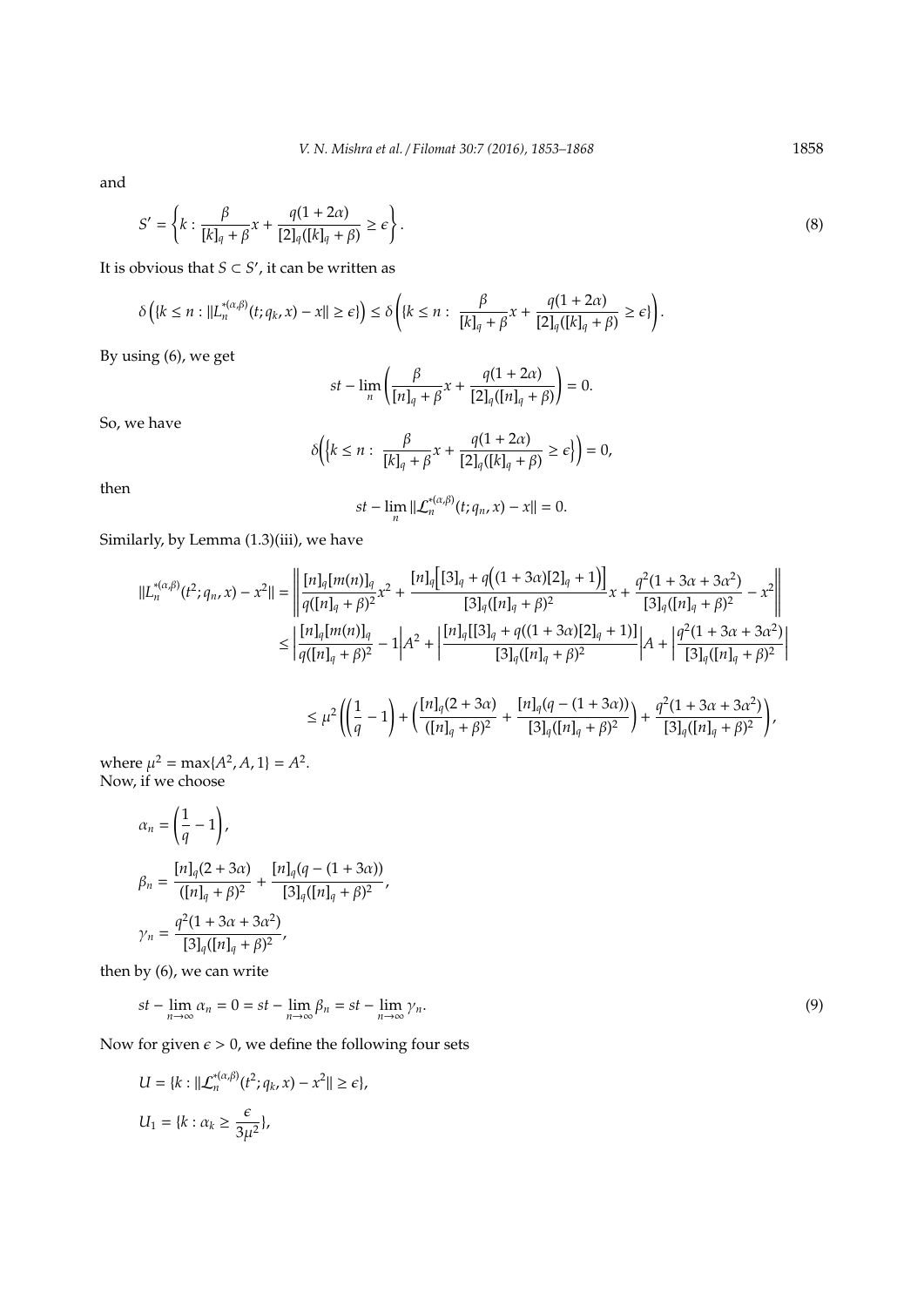$$
U_2 = \{k : \beta_k \ge \frac{\epsilon}{3\mu^2}\},
$$
  

$$
U_3 = \{k : \gamma_k \ge \frac{\epsilon}{3\mu^2}\}.
$$

It is obvious that  $U ⊆ U_1 ∪ U_2 ∪ U_3$ . Then, we obtain

$$
\begin{aligned} \delta\big( \{k \le n : ||\mathcal{L}_n^{*(\alpha,\beta)}(t^2; q_n, x) - x^2|| \ge \epsilon \} \big) \\ &\le \delta\big( \{k \le n : \alpha_k \ge \frac{\epsilon}{3\mu^2} \} \big) + \delta\big( \{k \le n : \beta_k \ge \frac{\epsilon}{3\mu^2} \} \big) + \delta\big( \{k \le n : \gamma_k \ge \frac{\epsilon}{3\mu^2} \} \big). \end{aligned}
$$

Using (9), we get

$$
st-\lim_{n\to\infty}\|\mathcal{L}_n^{*(\alpha,\beta)}(t^2;q_n,x)-x^2\|=0.
$$

Since,

$$
\|\mathcal{L}_n^{*(\alpha,\beta)}(f;q_n,x)-f\|\leq \|\mathcal{L}_n^{*(\alpha,\beta)}(t^2;q_n,x)-x^2\|+\|\mathcal{L}_n^{*(\alpha,\beta)}(t;q_n,x)-x\|+\|\mathcal{L}_n^{*(\alpha,\beta)}(1;q_n,x)-1\|,
$$

we get

$$
st - \lim_{n \to \infty} ||\mathcal{L}_n^{*(\alpha,\beta)}(f; q_n, x) - f|| \leq st - \lim_{n \to \infty} ||\mathcal{L}_n^{*(\alpha,\beta)}(t^2; q_n, x) - x^2||
$$
  
+  $st - \lim_{n \to \infty} ||\mathcal{L}_n^{*(\alpha,\beta)}(t; q_n, x) - x||$   
+  $st - \lim_{n \to \infty} ||\mathcal{L}_n^{*(\alpha,\beta)}(1; q_n, x) - 1||,$ 

which implies that

 $st - \lim_{n \to \infty} ||\mathcal{L}_n^{*(\alpha,\beta)}(f; q_n, x) - f|| = 0.$ 

This completes the proof of theorem.

## **3. Weighted Statistical Approximation**

Let  $B_{x^2}[0,\infty)$  be set of all function *f* defined on  $[0,\infty)$  and satisfying the condition  $|f(x)| \le M_f \rho(x)$ ,  $M_f$ being a constant depending on *f* and  $\rho(x) = (1 + x^2) \ge 1$  is called weighted function, it is continuous on the positive real axis and  $\lim_{x\to\infty} \rho(x) = \infty$ . By  $C_{x^2} [0, \infty)$ , we denote the subspace of all continuous function

belonging to  $B_{x^2}[0, \infty)$ . Also,  $C^*$ *x*<sub>2</sub>[0, ∞) is subspace of all function  $f \in C_{x^2}[0, \infty)$  for which  $\lim_{x \to \infty} \frac{f(x)}{1 + x^2}$  $\frac{y}{1 + x^2}$  is finite.  $|f(x)|$ 

The norm on *C* ∗  $\int_{x^2}^{x} [0, \infty) \text{ is } ||f||_{x^2} = \text{sup.}$ *x*∈[0,∞)  $\frac{1}{1 + x^2}$ .

**Theorem 3.1.** Let  $q = (q_n)$  be a sequence satisfying (6) for  $0 < q_n \le 1$ . Then, for all non decreasing functions *f* ∈ *C* ∗ *x* 2 [0, ∞), *we have*

$$
st - \lim_{n} ||\mathcal{L}_n^{*(\alpha,\beta)}(f; q_n, \cdot) - f||_{x^2} = 0.
$$
 (10)

**Proof.** By Lemma (1.3)(iii), we have  $\mathcal{L}_n^{*(\alpha,\beta)}(t^2;q_n,x)\leq Cx^2$ , where C is a positive constant,  $\mathcal{L}_n^{*(\alpha,\beta)}(f;q_n,x)$  is a sequence of positive linear operator acting from *C* ∗  $\chi^*_{x^2}[0,\infty)$  to  $B_{x^2}[0,\infty)$ .

Using  $\mathcal{L}_n^{*(\alpha,\beta)}(1;q_n,x) = 1$ , it is clear that

$$
st-\lim_{n}||\mathcal{L}_{n}^{*(\alpha,\beta)}(1;q_{n},x)-1||_{x^{2}}=0.
$$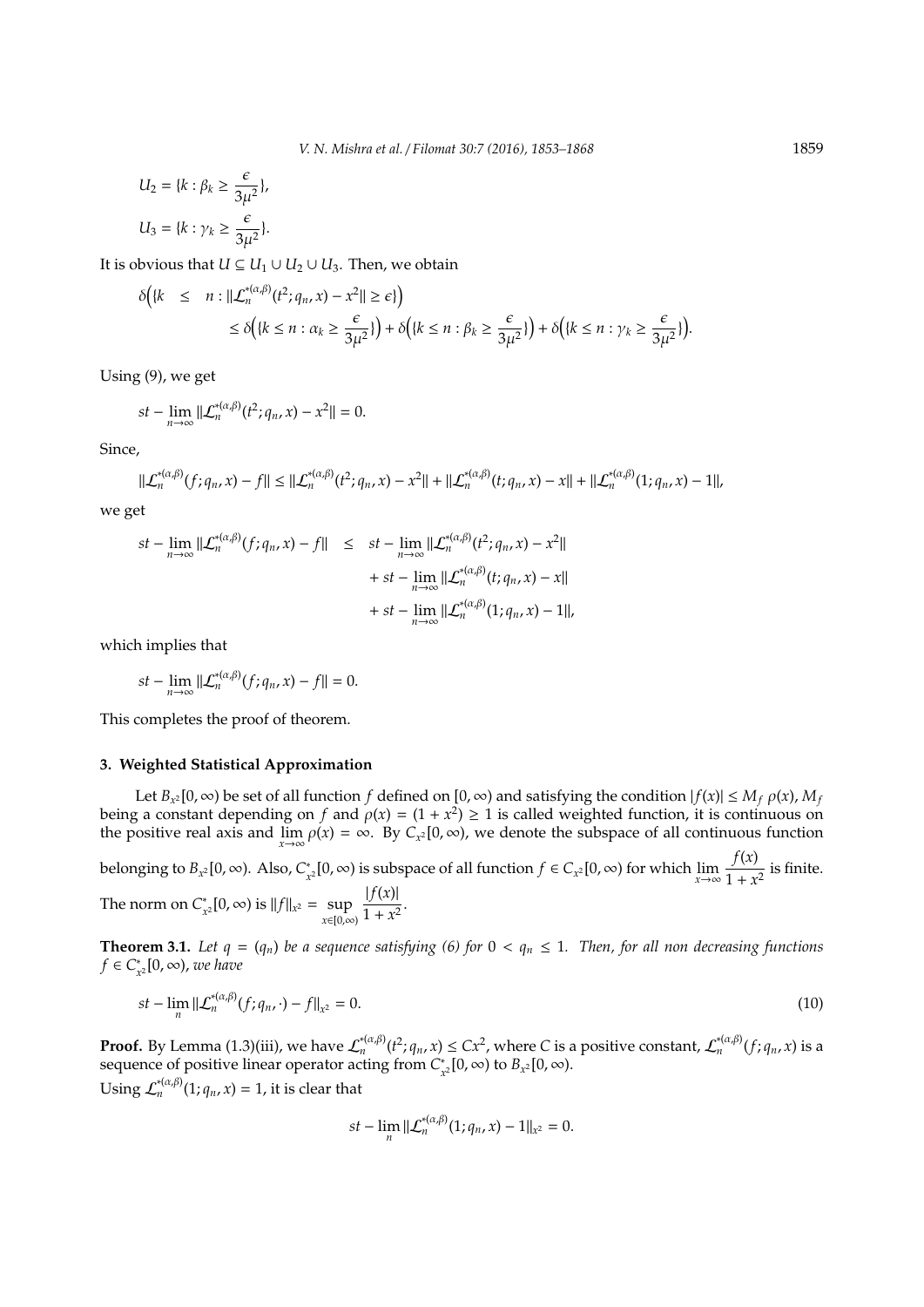Now, by Lemma (1.3)(ii), we have

$$
||\mathcal{L}_n^{*(\alpha,\beta)}(t;q_n,x)-x||_{x^2}=\sup_{x\in [0,\infty)}\frac{|\mathcal{L}_n^{*(\alpha,\beta)}(t;q_n,x)-x|}{1+x^2}\leq \frac{\beta}{[n]_q+\beta}+\frac{q(1+2\alpha)}{[2]_q([n]_q+\beta)}.
$$

Using (6), we get

$$
st - \lim_{n} \left( \frac{\beta}{[n]_q + \beta} + \frac{q(1 + 2\alpha)}{[2]_q([n]_q + \beta)} \right) = 0,
$$

then

$$
st-\lim_n||\mathcal{L}_n^{*(\alpha,\beta)}(t;q_n,x)-x||_{x^2}=0.
$$

Finally, by Lemma(1.3)(iii), we have

$$
\begin{split} \|\mathcal{L}_{n}^{*(\alpha,\beta)}(t^{2};q_{n},x)-x^{2}\|_{x^{2}} &\leq \left(\frac{[n]_{q}[m(n)]_{q}}{([n]_{q}+\beta)^{2}}-1\right) \sup_{x\in[0,\infty)}\frac{x^{2}}{1+x^{2}}\\ &+\left(\frac{[n]_{q}[[3]_{q}+q\big((1+3\alpha)[2]_{q}+1\big)\big]}{[3]_{q}([n]_{q}+\beta)^{2}}\right) \sup_{x\in[0,\infty)}\frac{x}{1+x^{2}}+\left(\frac{q^{2}(1+3\alpha+3\alpha^{2})}{[3]_{q}([n]_{q}+\beta)^{2}}\right)\\ &\leq \left(\frac{[n]_{q}[m(n)]_{q}}{([n]_{q}+\beta)^{2}}-1\right)+\left(\frac{[n]_{q}[[3]_{q}+q\big((1+3\alpha)[2]_{q}+1\big)\big]}{[3]_{q}([n]_{q}+\beta)^{2}}\right)+\left(\frac{q^{2}(1+3\alpha+3\alpha^{2})}{[3]_{q}([n]_{q}+\beta)^{2}}\right)\\ &=\left(\frac{1}{q_{n}}-1\right)+\left(\frac{[n]_{q}(2+3\alpha)}{([n]_{q}+\beta)^{2}}+\frac{[n]_{q}\big(q-(1+3\alpha)\big)}{[3]_{q}([n]_{q}+\beta)^{2}}\right)+\left(\frac{q^{2}(1+3\alpha+3\alpha^{2})}{[3]_{q}([n]_{q}+\beta)^{2}}\right). \end{split}
$$

If we choose

$$
\alpha_n = \left(\frac{1}{q_n} - 1\right),
$$
\n
$$
\beta_n = \frac{[n]_q(2 + 3\alpha)}{([n]_q + \beta)^2} + \frac{[n]_q(q - (1 + 3\alpha))}{[3]_q([n]_q + \beta)^2},
$$
\n
$$
\gamma_n = \frac{q^2(1 + 3\alpha + 3\alpha^2)}{[3]_q([n]_q + \beta)^2},
$$

then by (6), we can write

$$
st - \lim_{n \to \infty} \alpha_n = 0 = st - \lim_{n \to \infty} \beta_n = st - \lim_{n \to \infty} \gamma_n.
$$
\n
$$
(11)
$$

Now for given  $\epsilon > 0$ , we define the following four sets:

$$
S = \{k : ||\mathcal{L}_n^{*(\alpha,\beta)}(t^2; q_k, x) - x^2||_{x^2} \ge \epsilon\},
$$
  
\n
$$
S_1 = \{k : \alpha_k \ge \frac{\epsilon}{3}\},
$$
  
\n
$$
S_2 = \{k : \beta_k \ge \frac{\epsilon}{3}\},
$$
  
\n
$$
S_3 = \{k : \gamma_k \ge \frac{\epsilon}{3}\}.
$$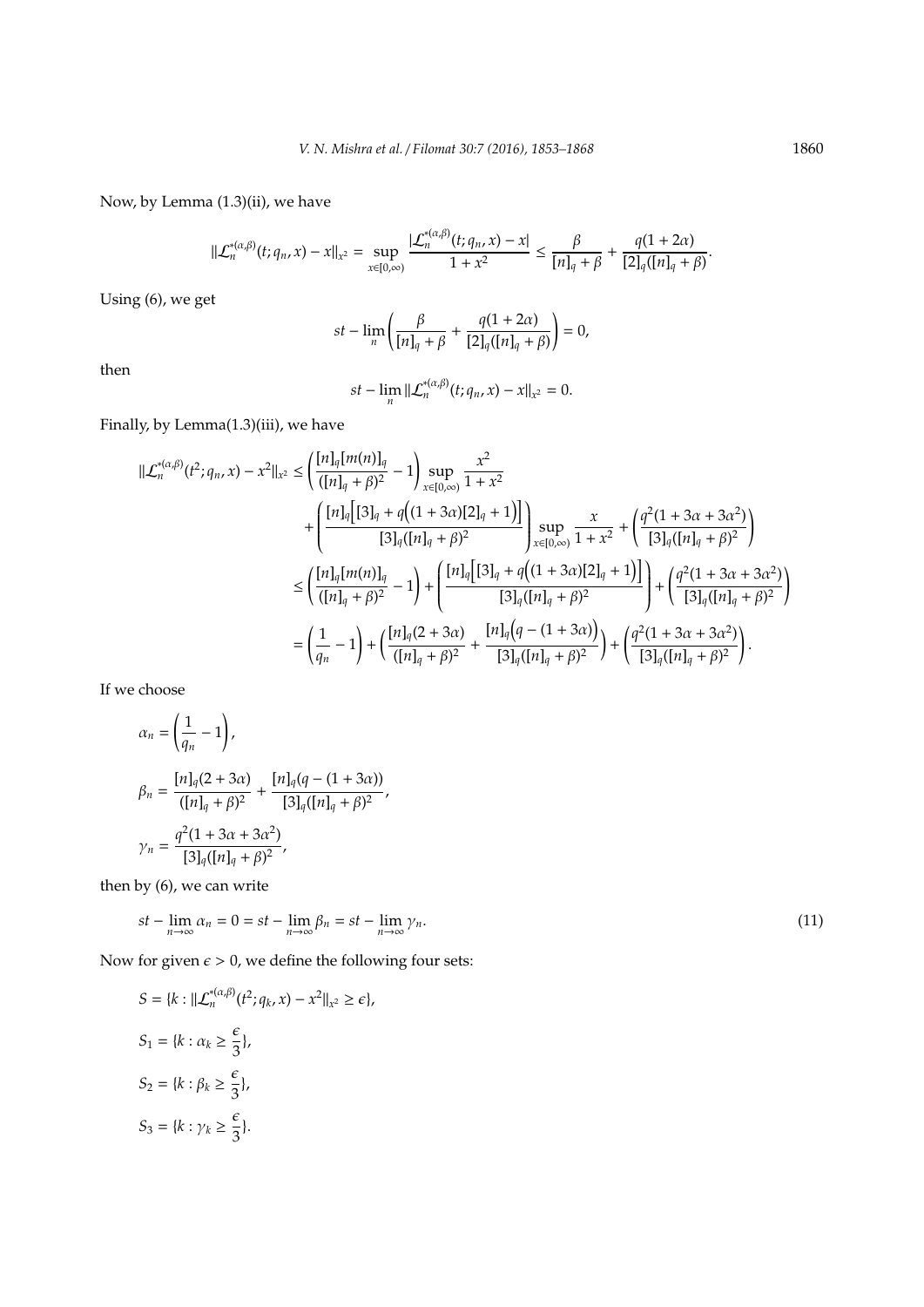It is obvious that *S* ⊆ *S*<sub>1</sub> ∪ *S*<sub>2</sub> ∪ *S*<sub>3</sub>. Then, we obtain

$$
\delta\Big(\{k \leq n : ||\mathcal{L}_n^{*(\alpha,\beta)}(t^2; q_n, x) - x^2|| \geq \epsilon\}\Big) \\
\leq \delta\Big(\{k \leq n : \alpha_k \geq \frac{\epsilon}{3}\}\Big) + \delta\Big(\{k \leq n : \beta_k \geq \frac{\epsilon}{3}\}\Big) + \delta\Big(\{k \leq n : \gamma_k \geq \frac{\epsilon}{3}\}\Big).
$$

Using (11), we get

$$
st-\lim_{n\to\infty}||\mathcal{L}_n^{*(\alpha,\beta)}(t^2;q_n,x)-x^2||_{x^2}=0.
$$

Since

$$
\begin{aligned} ||\mathcal{L}_n^{*(\alpha,\beta)}(f;q_n,x)-f||_{x^2} \\ &\leq ||\mathcal{L}_n^{*(\alpha,\beta)}(t^2;q_n,x)-x^2||_{x^2}+||\mathcal{L}_n^{*(\alpha,\beta)}(t;q_n,x)-x||_{x^2}+||\mathcal{L}_n^{*(\alpha,\beta)}(1;q_n,x)-1||_{x^2}, \end{aligned}
$$

we get

$$
st - \lim_{n \to \infty} ||\mathcal{L}_n^{*(\alpha,\beta)}(f; q_n, x) - f||_{x^2} \leq st - \lim_{n \to \infty} ||\mathcal{L}_n^{*(\alpha,\beta)}(t^2; q_n, x) - x^2||_{x^2} + st - \lim_{n \to \infty} ||\mathcal{L}_n^{*(\alpha,\beta)}(t; q_n, x) - x||_{x^2} + st - \lim_{n \to \infty} ||\mathcal{L}_n^{*(\alpha,\beta)}(1; q_n, x) - 1||_{x^2},
$$

which implies that

$$
st-\lim_{n\to\infty}\|\mathcal{L}_n^{*(\alpha,\beta)}(f;q_n,x)-f\|_{x^2}=0.
$$

This completes the proof of the theorem.

## **4. Rates of Statistical Convergence**

In this section, using the modulus of continuity, we study rates of statistical convergence of operator (2) and Lipschitz functions are introduced.

**Lemma 4.1.** *Let*  $0 < q < 1$  *and*  $a \in [0, bq]$ ,  $b > 0$ . *The inequality* 

$$
\int_{a}^{b} |t - x| d_q t \le \left(\int_{a}^{b} |t - x|^2 d_q t\right)^{1/2} \left(\int_{a}^{b} d_q t\right)^{1/2} \tag{12}
$$

*is satisfied.*

Let  $C_B[0, \infty)$ , the space of all bounded and continuous functions on  $[0, \infty)$  and  $x \ge 0$ . Then, for  $\delta > 0$ , the modulus of continuity of *f* denoted by  $\omega(f; \delta)$  is defined to be

$$
\omega(f;\delta) = \sup_{|t-x| \leq \delta} |f(t) - f(x)|, \ t \in [0,\infty).
$$

It is known that  $\lim_{\delta\to 0}\omega(f;\delta) = 0$  for  $f \in C_B[0,\infty)$  and also, for any  $\delta > 0$  and each *t*,  $x \ge 0$ , we have

$$
|f(t) - f(x)| \le \omega(f; \delta) \left( 1 + \frac{|t - x|}{\delta} \right). \tag{13}
$$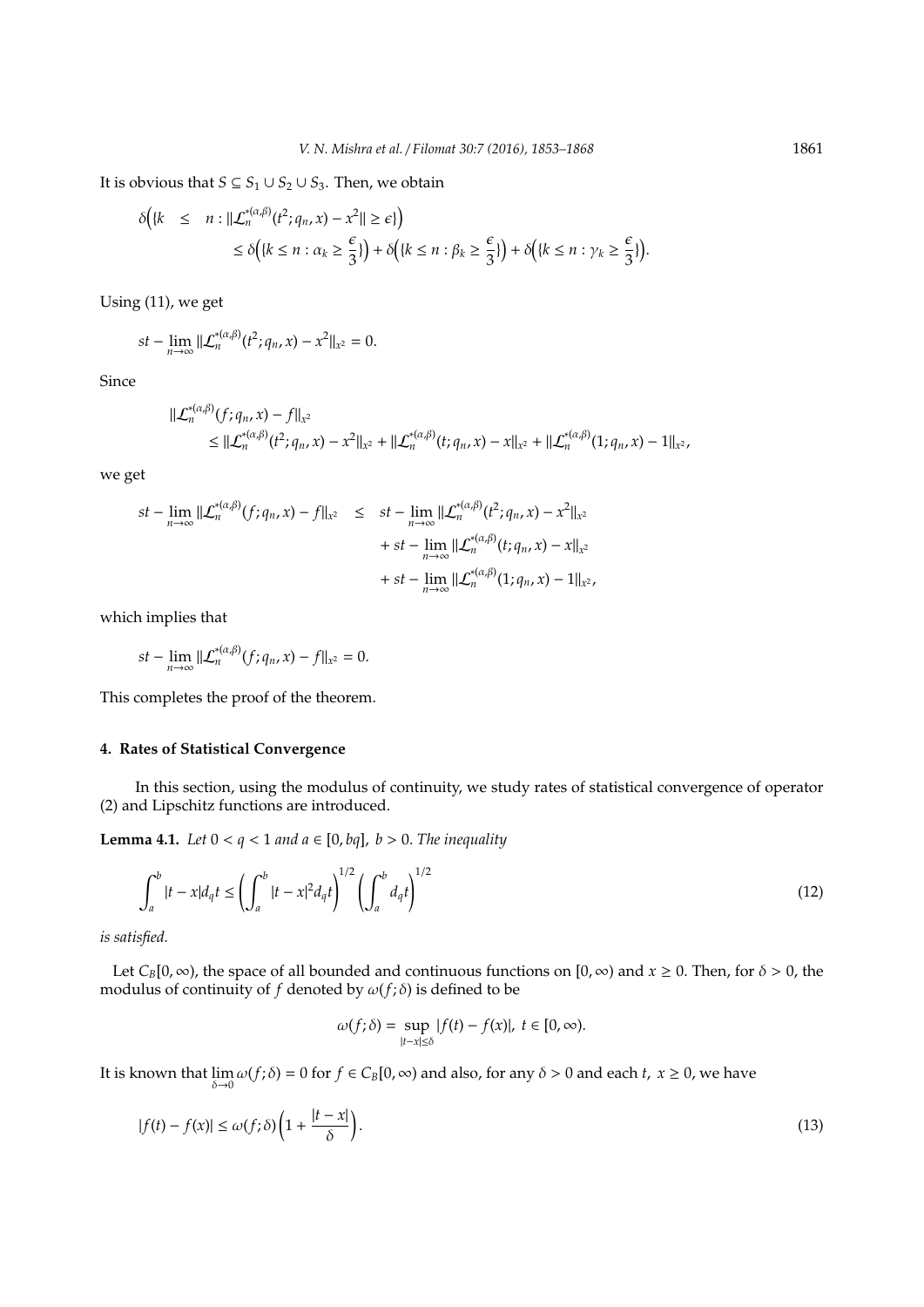**Theorem 4.2.** Let  $(q_n)$  be a sequence satisfying (6). For every non-decreasing  $f \in C_B[0,\infty)$ ,  $x ≥ 0$  and  $n ∈ \mathbb{N}$ , we *have*

$$
|\mathcal{L}_n^{*(\alpha,\beta)}(f;q_n,x)-f(x)|\leq 2\omega\big(f;\sqrt{\delta_n(x)}\,\big),
$$

*where*

$$
\delta_n(x) = \left( \frac{[n]_{q_n}[m(n)]_{q_n}}{q_n([n]_{q_n} + \beta)^2} + 1 - \frac{2[n]_{q_n}}{[n]_{q_n} + \beta} \right) x^2 + \left( \frac{[n]_{q_n}[3]_{q_n} + q_n((1+3\alpha)[2]_{q_n} + 1)}{([n]_{q_n} + \beta)^2[3]_{q_n}} - \frac{2q_n(1+2\alpha)}{[2]_{q_n}([n]_{q_n} + \beta)} \right) x + \left( \frac{q_n^2(1+3\alpha+3\alpha^2)}{[3]_{q_n}([n]_{q_n} + \beta)^2} \right).
$$
\n(14)

**Proof.** Let non-decreasing  $f \in C_B[0,\infty)$  and  $x \ge 0$ . Using linearity and positivity of the operators  $\mathcal{L}_n^{*(\alpha,\beta)}$  and then applying (13), we get for  $\delta > 0$  and  $n \in \mathbb{N}$  that

$$
\begin{array}{rcl}\n|\mathcal{L}_n^{*(\alpha,\beta)}(f;q_n,x)-f(x)| &\leq & \mathcal{L}_n^{*(\alpha,\beta)}\big(|f(t)-f(x)|;q_n,x\big) \\
&\leq & \omega(f,\delta)\big\{\mathcal{L}_n^{*(\alpha,\beta)}(1;q_n,x)+\frac{1}{\delta}\mathcal{L}_n^{*(\alpha,\beta)}(|t-x|;q_n,x)\big\}.\n\end{array}
$$

Taking  $\mathcal{L}_n^{*(\alpha,\beta)}(1;q_n,x) = 1$  and then applying Lemma (4.1) with  $a = q^{\left(\frac{[k]_q+q^{k-1}\alpha}{[n]_q+\beta}\right)}$ [*n*]*q*+β and  $b = \frac{[k+1]_q + q^k a}{[n]_q + \beta}$  $\frac{1}{[n]_q + \beta}$ , we can write

$$
|\mathcal{L}_{n}^{*(\alpha,\beta)}(f;q_{n},x)-f(x)| \leq \omega(f;\delta)\Big\{1+\frac{1}{\delta}([n]_{q}+\beta)\sum_{k=0}^{\infty}q^{k(k-1)/2}\frac{D_{q}^{k}(\phi_{n}(x))}{[k]_{q}!}(-x)^{k}\Big\}\times\Bigg(\int_{q\left(\frac{[k]_{q}+q^{k-1}\alpha}{[n]_{q}+\beta}\right)}^{[\frac{k+1]_{q}+q^{k}\alpha}{[n]_{q}+\beta}}|q^{-k+1}t-x|^{2}d_{q}t\Bigg)^{1/2}\Bigg(\int_{q\left(\frac{[k]_{q}+q^{k-1}\alpha}{[n]_{q}+\beta}\right)}^{[\frac{k+1]_{q}+q^{k}\alpha}{[n]_{q}+\beta}}d_{q}t\Bigg)^{1/2}\Bigg\}.\leq \omega(f;\delta)\Big\{1+\frac{1}{\delta}\Big(([n]_{q}+\beta)\sum_{k=0}^{\infty}q^{k(k-1)/2}\frac{D_{q}^{k}(\phi_{n}(x))}{[k]_{q}!}(-x)^{k}\int_{q\left(\frac{[k]_{q}+q^{k-1}\alpha}{[n]_{q}+\beta}\right)}^{[\frac{k+1]_{q}+q^{k}\alpha}{[n]_{q}+\beta}}|q^{-k+1}t-x|^{2}d_{q}t\Bigg)\times\Big(([n]_{q}+\beta)\sum_{k=0}^{\infty}q^{k(k-1)/2}\frac{D_{q}^{k}(\phi_{n}(x))}{[k]_{q}!}(-x)^{k}\int_{q\left(\frac{[k]_{q}+q^{k-1}\alpha}{[n]_{q}+\beta}\right)}^{[\frac{k+1]_{q}+q^{k}\alpha}{[n]_{q}+\beta}}d_{q}t\Big)^{1/2}\Big\}\leq \omega(f;\delta)\Big\{1+\frac{1}{\delta}\Big(\mathcal{L}_{n}^{*(\alpha,\beta)}((t-x)^{2};q_{n},x)\Big)^{1/2}\Big(\mathcal{L}_{n}^{*(\alpha,\beta)}(1;q_{n},x)\Big)^{1/2}\Big\}.
$$

Taking  $q = (q_n)$ , a sequence satisfying (6), and using  $\delta_n(x) = \mathcal{L}_n^{*(\alpha,\beta)}\big((t-x)^2; q_n, x\big)$  and then choosing  $\delta = \delta_n(x)$ as in (14), the theorem is proved.

Observe that by the conditions in (6),  $st - \lim_n \delta_n = 0$ . By (13), we have

$$
st-\lim_n \omega(f;\delta_n)=0.
$$

This gives us the pointwise rate of statistical convergence of the operators  $\mathcal{L}_n^{*(\alpha,\beta)}(f; q_n, x)$  to  $f(x)$ .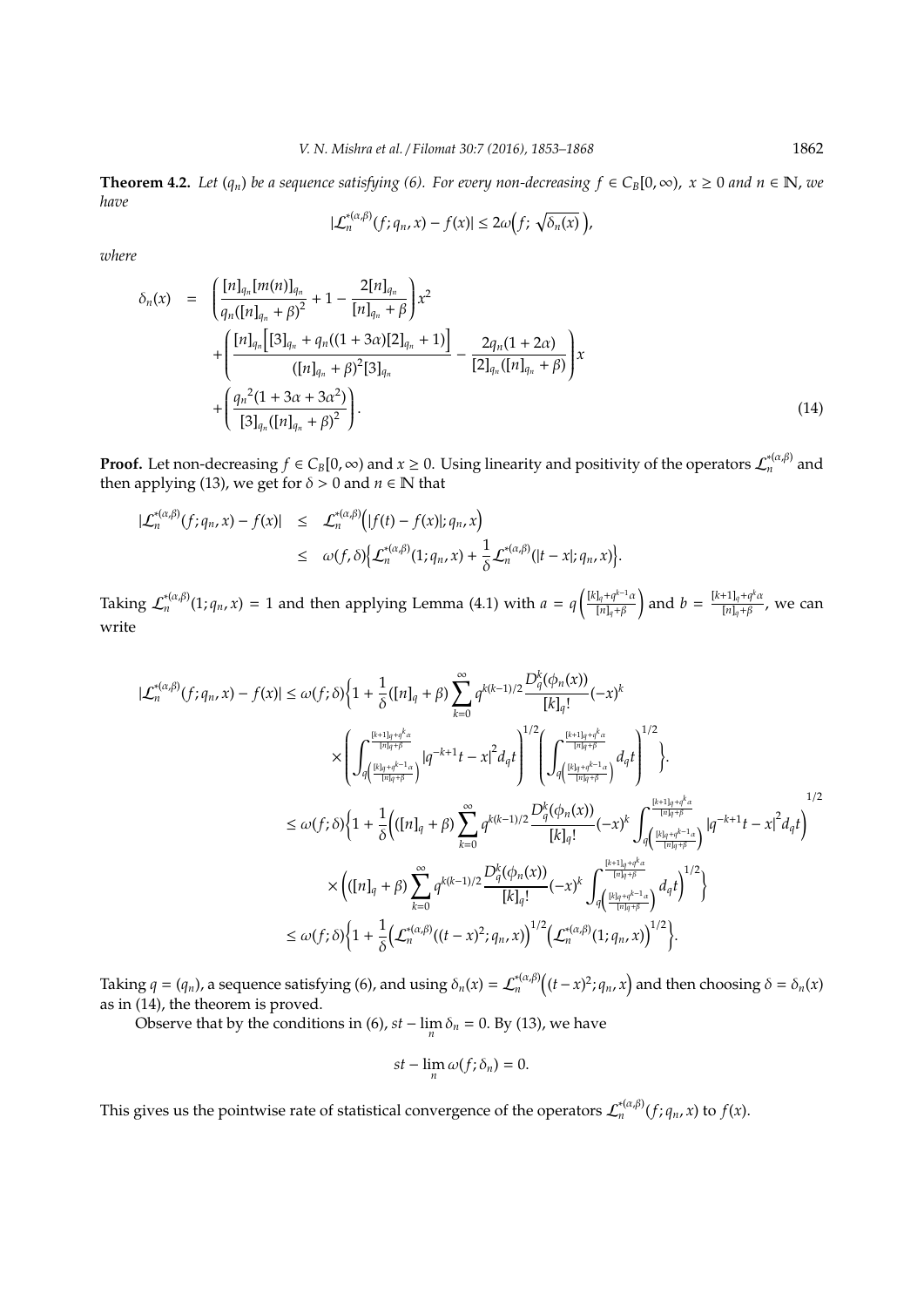Now, we will study the rate of convergence of the operator  $\mathcal{L}_n^{*(\alpha,\beta)}$  with the help of functions of the Lipschitz class  $Lip<sub>M</sub>(a)$ , where  $M > 0$  and  $0 < a \le 1$ . Recall that a function  $f \in C_B[0, \infty)$  belongs to  $Lip<sub>M</sub>(a)$  if the inequality

$$
|f(t) - f(x)| \le M|t - x|^a; \ \forall \ t, x \in [0, \infty)
$$
\n(15)

holds.

Now, we have the following theorem.

**Theorem 4.3.** Let the sequence  $q = (q_n)$  satisfy the condition given in (6), and let  $f \in Lip_M(a)$ ,  $x \ge 0$  with  $0 \le a \le 1$ *and M* > 0*. Then*

$$
|\mathcal{L}_n^{*(\alpha,\beta)}(f;q_n,x) - f(x)| \le M\delta_n^{a/2}(x),\tag{16}
$$

*where*  $\delta_n(x)$  *is given as in (14).* 

**Proof.** Since  $\mathcal{L}_n^{*(\alpha,\beta)}(f; q_n, x)$  are linear positive operators and  $f \in Lip_M(a)$ , on  $x \ge 0$  with  $0 < a < 1$ , we can write

$$
|\mathcal{L}_n^{*(\alpha,\beta)}(f;q_n,x)-f(x)| \leq \mathcal{L}_n^{*(\alpha,\beta)}(|f(t)-f(x)|;q_n,x) \leq M\mathcal{L}_n^{*(\alpha,\beta)}(|t-x|^a;q_n,x).
$$

Now, we take  $p = \frac{2}{a}$ ,  $q = \frac{2}{2-a}$ , applying Lemma 4.1 and Hölder's inequality, we obtain

$$
|\mathcal{L}_{n}^{*(\alpha,\beta)}(f;q_{n},x)-f(x)| \leq M \Big\{ ([n]_{q} + \beta) \sum_{k=0}^{\infty} q^{k(k-1)/2} \frac{D_{q}^{k}(\phi_{n}(x))}{[k]_{q}!} (-x)^{k} \\ \times \Bigg( \int_{q\left(\frac{[k]_{q}+q^{k-1}\alpha}{[n]_{q}+\beta}\right)}^{\frac{[k+1]_{q}+q^{k}\alpha}{[n]_{q}+\beta}} |q^{-k+1}t-x|^{2}d_{q}t \Bigg)^{d/2} \Bigg( \int_{q\left(\frac{[k]_{q}+q^{k-1}\alpha}{[n]_{q}+\beta}\right)}^{\frac{(k+1]_{q}+q^{k}\alpha}{[n]_{q}+\beta}} d_{q}t \Bigg)^{2-a)/2} \Bigg) \\ \leq M \Big\{ \Big( ([n]_{q} + \beta) \sum_{k=0}^{\infty} q^{k(k-1)/2} \frac{D_{q}^{k}(\phi_{n}(x))}{[k]_{q}!} (-x)^{k} \int_{q\left(\frac{[k]_{q}+q^{k-1}\alpha}{[n]_{q}+\beta}\right)}^{\frac{(k+1]_{q}+q^{k}\alpha}{[n]_{q}+\beta}} |q^{-k+1}t-x|^{2}d_{q}t \Bigg)^{a/2} \\ \times \Big( ([n]_{q} + \beta) \sum_{k=0}^{\infty} q^{k(k-1)/2} \frac{D_{q}^{k}(\phi_{n}(x))}{[k]_{q}!} (-x)^{k} \int_{q\left(\frac{[k]_{q}+q^{k-1}\alpha}{[n]_{q}+\beta}\right)}^{\frac{(k+1]_{q}+q^{k}\alpha}{[n]_{q}+\beta}} d_{q}t \Bigg)^{(2-a)/2} \Big\} \\ \leq M \Big\{ 1 + \frac{1}{\delta} \Big( \mathcal{L}_{n}^{*(\alpha,\beta)}((t-x)^{2};q_{n},x) \Big)^{1/2} \Big( \mathcal{L}_{n}^{*(\alpha,\beta)}(1;q_{n},x) \Big)^{1/2} \Big\}.
$$

Taking  $\delta_n(x) = \left( \mathcal{L}_n^{*(\alpha,\beta)} \big( (t-x)^2; q_n, x \big) \right)$ , as in (14), we get

$$
|\mathcal{L}_n^{*(\alpha,\beta)}(f;q_n,x)-f(x)|\leq M\delta_n^{a/2}(x).
$$

Thus, the proof is complete.

## **5. The Construction of the Bivariate Operators of Kantorovich Type**

The aim of this part is to construct the bivariate extension of the operator (2), introduce the statistical convergence of the operators to the function *f* and show the rate of statistical convergence of these operators.

 $f: C\big([0,\infty)\times[0,\infty)\big)\to C\big([0,\infty)\times[0,\infty)\big)$  and  $0< q_{n_1}$ ,  $q_{n_2}\leq 1$ , let us define the bivariate case of operator (2) as follows: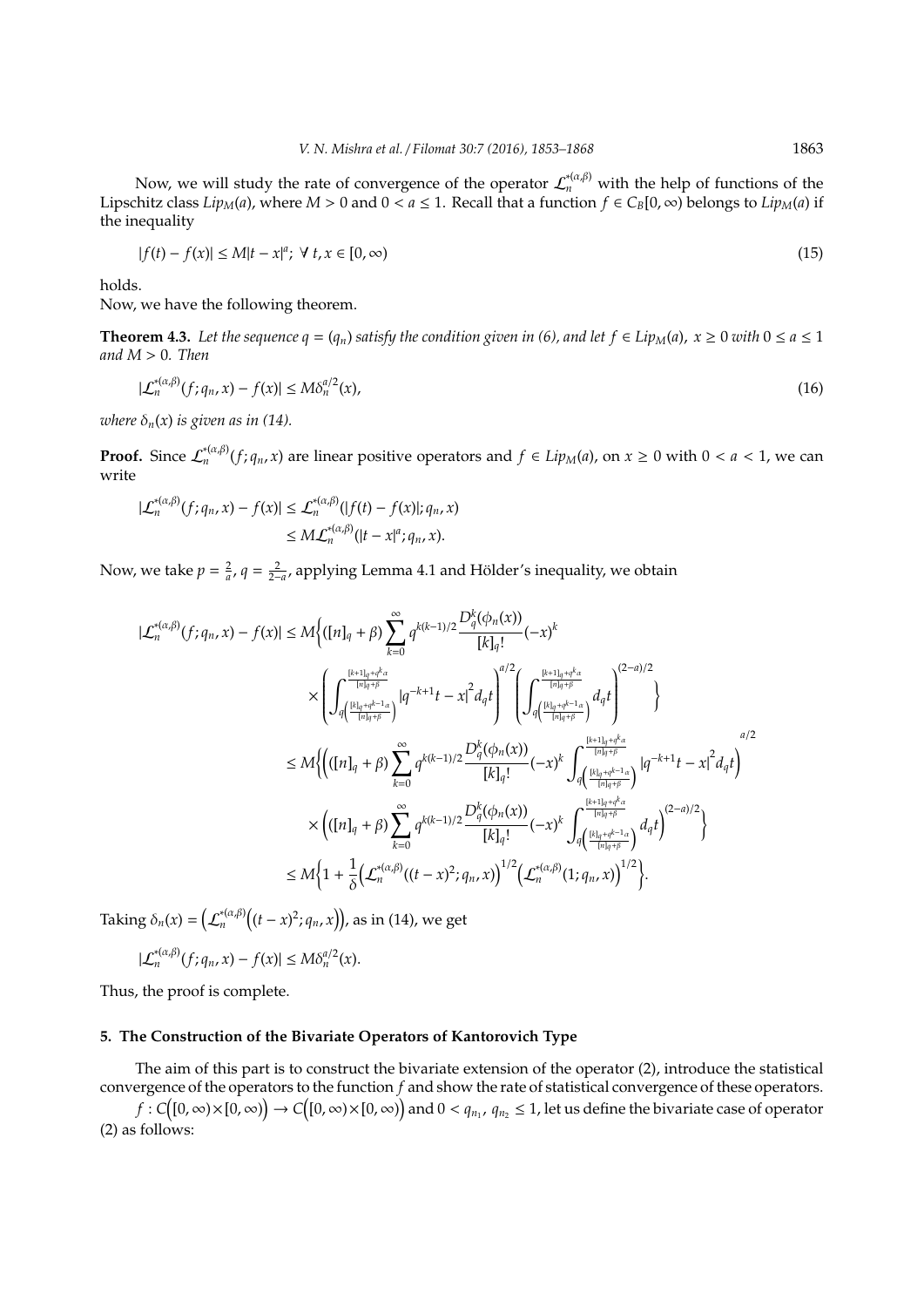$$
\mathcal{L}_{n_1,n_2}^{*(\alpha,\beta)}(f;q_{n_1},q_{n_2},x,y) = ([n_1]_{q_{n_1}} + \beta)([n_2]_{q_{n_2}} + \beta)
$$
\n
$$
\times \sum_{k_1=0}^{\infty} \sum_{k_2=0}^{\infty} q_{n_1}^{k_1(k_1-1)/2} \frac{D_{q_{n_1}}^{k_1}(\phi_{n_1}(x))}{[k_1]_{q_{n_1}}!}(-x)^{k_1} q_{n_2}^{k_2(k_2-1)/2} \frac{D_{q_{n_2}}^{k_2}(\phi_{n_2}(x))}{[k_2]_{q_{n_2}}!}(-x)^{k_2}
$$
\n
$$
\times \int_{q_{n_1}}^{\frac{[k_1+1]_{q_{n_1}}+q_{n_1}^{k_1}\alpha}{[n_1]_{q_{n_1}}+\beta}} \int_{q_{n_2}}^{\frac{[k_2+1]_{q_{n_2}}+q_{n_2}^{k_2}\alpha}{[n_2]_{q_{n_2}+\beta}}} f(q_{n_1}^{-k_1+1}t, q_{n_2}^{-k_2+1}s) d_{q_{n_1}}t \ d_{q_{n_2}}s. \tag{17}
$$

In [9], Erkuş and Duman proved the statistical Korovkin type approximation theorem for the bivariate linear positive operators to the functions in space  $H_{\omega_2}$ .

Recently, Ersan and Doğru [8] obtained the statistical Korovkin type theorem and lemma for the bivariate linear positive operators defined in the space  $H_{\omega_2}$  as follows

**Theorem 5.1.** [8] Let  $\mathcal{D}_{n_1,n_2}$  be the sequence of linear positive operator acting from  $H_{\omega_2}(\mathbb{R}^2_+)$  into  $C_B(\mathbb{R}_+)$ , where  $\mathbb{R}_+ = [0, \infty)$ . *Then, for any*  $\widehat{f} \in H_{\omega_2}$ ,

$$
st-\lim_{n_1,n_2}\|\mathcal{D}_{n_1,n_2}(f)-f\|=0.
$$

**Lemma 5.2.** *The bivariate operators defined in [8] satisfy the following :*

(i) 
$$
\mathcal{D}_{n_1,n_2}(f_0; q_{n_1}, q_{n_2}, x, y) = q_{n_1} q_{n_2},
$$
  
\n(ii)  $\mathcal{D}_{n_1,n_2}(f_1; q_{n_1}, q_{n_2}, x, y) = q_{n_1} q_{n_2} \frac{[n_1]_{q_{n_1}}}{[n_1 + 1]_{q_{n_1}}} \frac{x}{1 + x},$   
\n(iii)  $\mathcal{D}_{n_1,n_2}(f_2; q_{n_1}, q_{n_2}, x, y) = q_{n_1} q_{n_2} \frac{[n_2]_{q_{n_2}}}{[n_2 + 1]_{q_{n_2}}} \frac{y}{1 + y},$   
\n(iv)  $\mathcal{D}_{n_1,n_2}(f_3; q_{n_1}, q_{n_2}, x, y) = q_{n_1}^3 q_{n_2} \frac{[n_1]_{q_{n_1}} [n_1 - 1]_{q_{n_1}}}{[n_1 + 1]^2_{q_{n_1}}} \frac{x^2}{(1 + x)(1 + q_{n_1}x)} + q_{n_1} q_{n_2} \frac{[n_1]_{q_{n_1}}}{[n_1 + 1]^2_{q_{n_1}}} \frac{x}{(1 + x)(1 + q_{n_1}x)} + q_{n_1} q_{n_2} \frac{[n_2]_{q_{n_2}}}{[n_2 + 1]^2_{q_{n_2}}} \frac{y}{[n_2 + 1]^2_{q_{n_2}}} \frac{[n_2]_{q_{n_2}}}{[n_2 + 1]^2_{q_{n_2}}} \frac{y}{[n_2 + 1]^2_{q_{n_2}}} \frac{y}{1 + y}.$ 

In order to obtain the statistical convergence of bivariate operator (17), we need the following lemma. **Lemma 5.3.** *The bivariate operators defined in (17) satisfy the following equalities:*

$$
\mathcal{L}_{n_1,n_2}^{*(\alpha,\beta)}(e_0;q_{n_1},q_{n_2},x,y) = 1,
$$
\n
$$
\mathcal{L}_{n_1,n_2}^{*(\alpha,\beta)}(e_1;q_{n_1},q_{n_2},x,y) = \frac{[n_1]_{q_{n_1}}}{[n_1]_{q_{n_1}} + \beta}x + \frac{q_{n_1}(1+2\alpha)}{[2]_{q_{n_1}}([n_1]_{q_{n_1}} + \beta)},
$$
\n
$$
\mathcal{L}_{n_1,n_2}^{*(\alpha,\beta)}(e_2;q_{n_1},q_{n_2},x,y) = \frac{[n_2]_{q_{n_2}}}{[n_2]_{q_{n_2}} + \beta}y + \frac{q_{n_2}(1+2\alpha)}{[2]_{q_{n_2}}([n_2]_{q_{n_2}} + \beta)},
$$
\n
$$
\mathcal{L}_{n_1,n_2}^{*(\alpha,\beta)}(e_3;q_{n_1},q_{n_2},x,y) = \frac{[n]_{q_{n_1}}[m(n)]_{q_{n_1}}}{q_{n_1}([n]_{q_{n_1}} + \beta)^2}x^2 + \frac{[n]_{q_{n_1}}[[3]_{q_{n_1}} + q_{n_1}((1+3\alpha)[2]_{q_{n_1}} + 1)]}{[3]_{q_{n_1}}([n]_{q_{n_1}} + \beta)^2}x + \frac{q_{n_1}^2(1+3\alpha+3\alpha^2)}{[3]_{q_{n_1}}([n]_{q_{n_1}} + \beta)^2}x^2 + \frac{[n]_{q_{n_2}}[n(n)]_{q_{n_2}}}{[3]_{q_{n_2}}([n]_{q_{n_2}} + \beta)^2}x^2 + \frac{[n]_{q_{n_2}}[3]_{q_{n_2}}([n]_{q_{n_2}} + q_{n_2}((1+3\alpha)[2]_{q_{n_2}} + 1)]}{[3]_{q_{n_2}}([n]_{q_{n_2}} + \beta)^2}y + \frac{q_{n_2}^2(1+3\alpha+3\alpha^2)}{[3]_{q_{n_2}}([n]_{q_{n_2}} + \beta)^2}y + \frac{q_{n_2}^2(1+3\alpha+3\alpha^2)}{[3]_{q_{n_2}}([
$$

**Proof.** The proof can be obtained similar to the proof of bivariate operator in [8]. So, we shall omit this proof.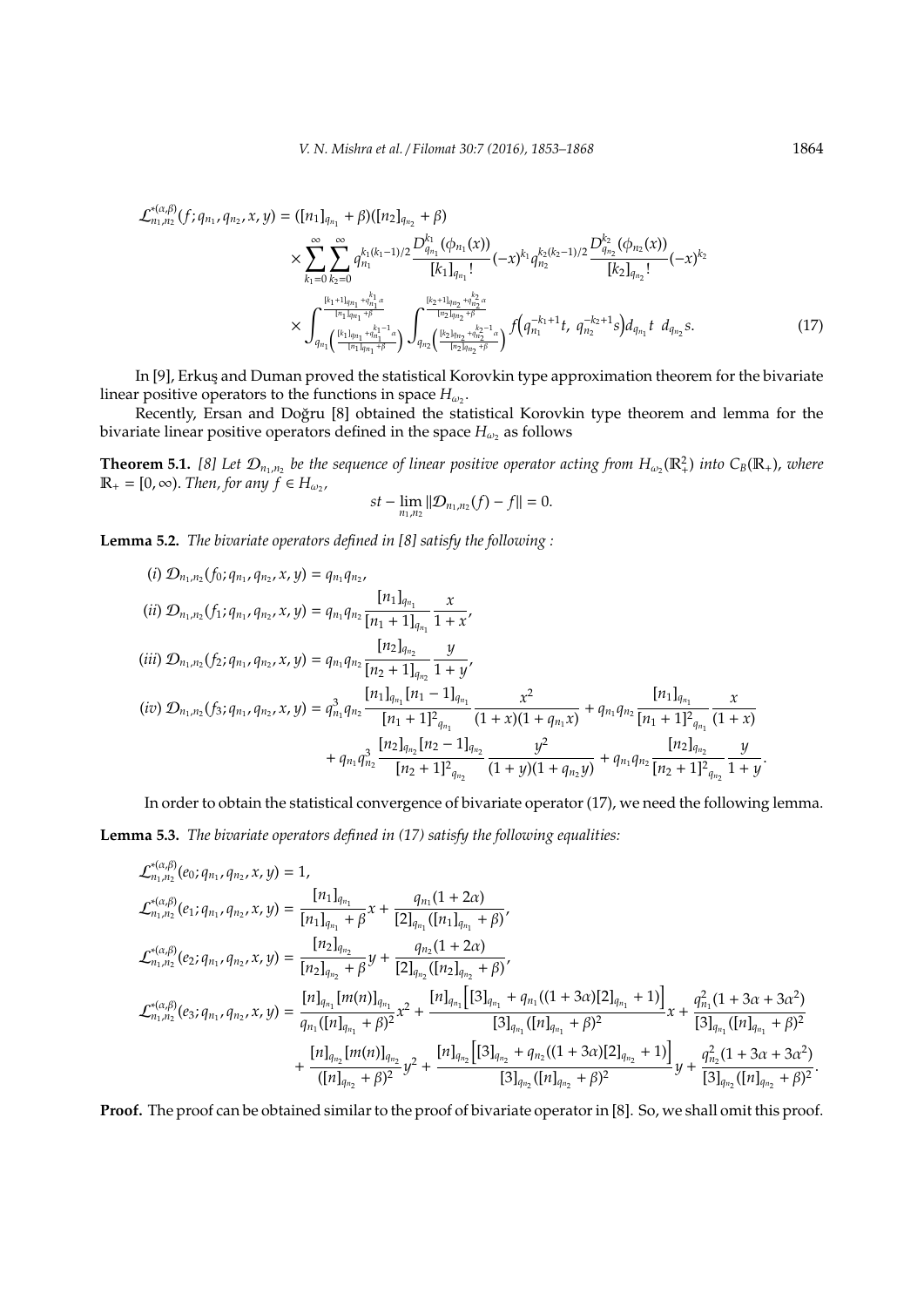Let  $q = (q_{n_1})$  and  $q = (q_{n_2})$  be the sequence that converges statistically to 1 but does not converge in ordinary sense, so for  $0 < q_{n_1}$ ,  $q_{n_2} \le 1$ , it can be written as

$$
st - \lim_{n_1} q_{n_1} = st - \lim_{n_2} q_{n_2} = 1. \tag{18}
$$

Now, under the condition in (18), let us show the statistical convergence of bivariate operator (17) with the help of the proof of Theorem 2.3.

**Theorem 5.4.** Let  $q = (q_{n_1})$  and  $q = (q_{n_2})$  be sequence satisfying (18) for  $0 < q_{n_1}, q_{n_2} \le 1$ , and let  $\mathcal{L}_{n_1,n_2}^{*(\alpha,\beta)}$ *n*1,*n*<sup>2</sup> *be sequence*  $f$  *of linear positive operator from C(K) into C(K) given by (17). Then, for any function*  $f \in C(K_1 \times K_1) \subset C(K \times K)$  *and x* ∈ *K*<sub>1</sub>  $\times$  *K*<sub>1</sub> ⊂ *K* $\times$  *K, where K* = [0*,* ∞) $\times$  [0*,* ∞)*, K*<sub>1</sub> = [0*, A*] $\times$  [0*, A*]*, we have* 

$$
st - \lim_{n_1, n_2} || \mathcal{L}_{n_1, n_2}^{*(\alpha, \beta)}(f) - f ||_{C(K_1 \times K_1)} = 0.
$$
 (19)

**Proof.** Using Lemma (5.3), the proof can be obtained similar to the proof of Theorem 2.3. So, we shall omit this proof.

# **6. Rates of Convergence of Bivariate Operators**

Let  $K = [0, \infty) \times [0, \infty)$ . Then the sup norm on  $C_B(K)$  is given by

$$
||f|| = \sup_{(x,y)\in K} |f(x,y)|, \quad f \in C_B(K).
$$

We consider the modulus of continuity  $\omega(f; \delta_1, \delta_2)$ , where  $\delta_1$ ,  $\delta_2 > 0$ , for bivariate case given by

$$
\omega(f; \delta_1, \delta_2) = \{ \sup |f(x', y') - f(x, y)| : (x', y'), (x, y) \in K \text{ and } |x' - x| \le \delta_1, |y' - y| \le \delta_2 \}. \tag{20}
$$

It is clear that a necessary and sufficient condition for a function  $f \in C_B(K)$  is

$$
\lim_{\delta_1,\delta_2\to 0}\omega(f;\delta_1,\delta_2)=0
$$

and  $\omega(f; \delta_1, \delta_2)$  satisfy the following condition:

$$
|f(x', y') - f(x, y)| \le \omega(f; \delta_1, \delta_2) \left(1 + \frac{|x' - x|}{\delta_1}\right) \left(1 + \frac{|y' - y|}{\delta_2}\right) \tag{21}
$$

for each  $f \in C_B(K)$ . Then observe that any function in  $C_B(K)$  is continuous and bounded on *K*. Details of the modulus of continuity for bivariate case can be found in [2].

Now, the rate of statistical convergence of bivariate operator (17) by means of modulus of continuity in *f* ∈  $C$ <sup>*B*</sup>(*K*) will be given in the following theorem.

**Theorem 6.1.** Let  $q = (q_{n_1})$  and  $q = (q_{n_2})$  be sequence satisfying (18). So, we have

$$
|\mathcal{L}_{n_1,n_2}^{*(\alpha,\beta)}(f;q_{n_1},q_{n_2},x,y)-f(x,y)| \leq 4\omega\Big(f;\sqrt{\delta_{n_1}(x)},\sqrt{\delta_{n_2}(y)}\,\Big),\tag{22}
$$

*where*

$$
\delta_{n_1}(x) = \left(\frac{[n_1]_{q_{n_1}}[m(n_1)]_{q_{n_1}}}{q_{n_1}([n_1]_{q_{n_1}} + \beta)^2} + 1 - \frac{2[n_1]_{q_{n_1}}}{([n_1]_{q_{n_1}} + \beta)}\right)x^2 + \left(\frac{[n_1]_{q_{n_1}}[3]_{q_{n_1}} + q_{n_1}((1+3\alpha)[2]_{q_{n_1}} + 1)}{([n_1]_{q_{n_1}} + \beta)^2[3]_{q_{n_1}}} - \frac{2q_{n_1}(1+2\alpha)}{[2]_{q_{n_1}}([n_1]_{q_{n_1}} + \beta)}\right)x + \left(\frac{q_{n_1}^2(1+3\alpha+3\alpha^2)}{[3]_{q_{n_1}}([n_1]_{q_{n_1}} + \beta)^2}\right),
$$
\n(23)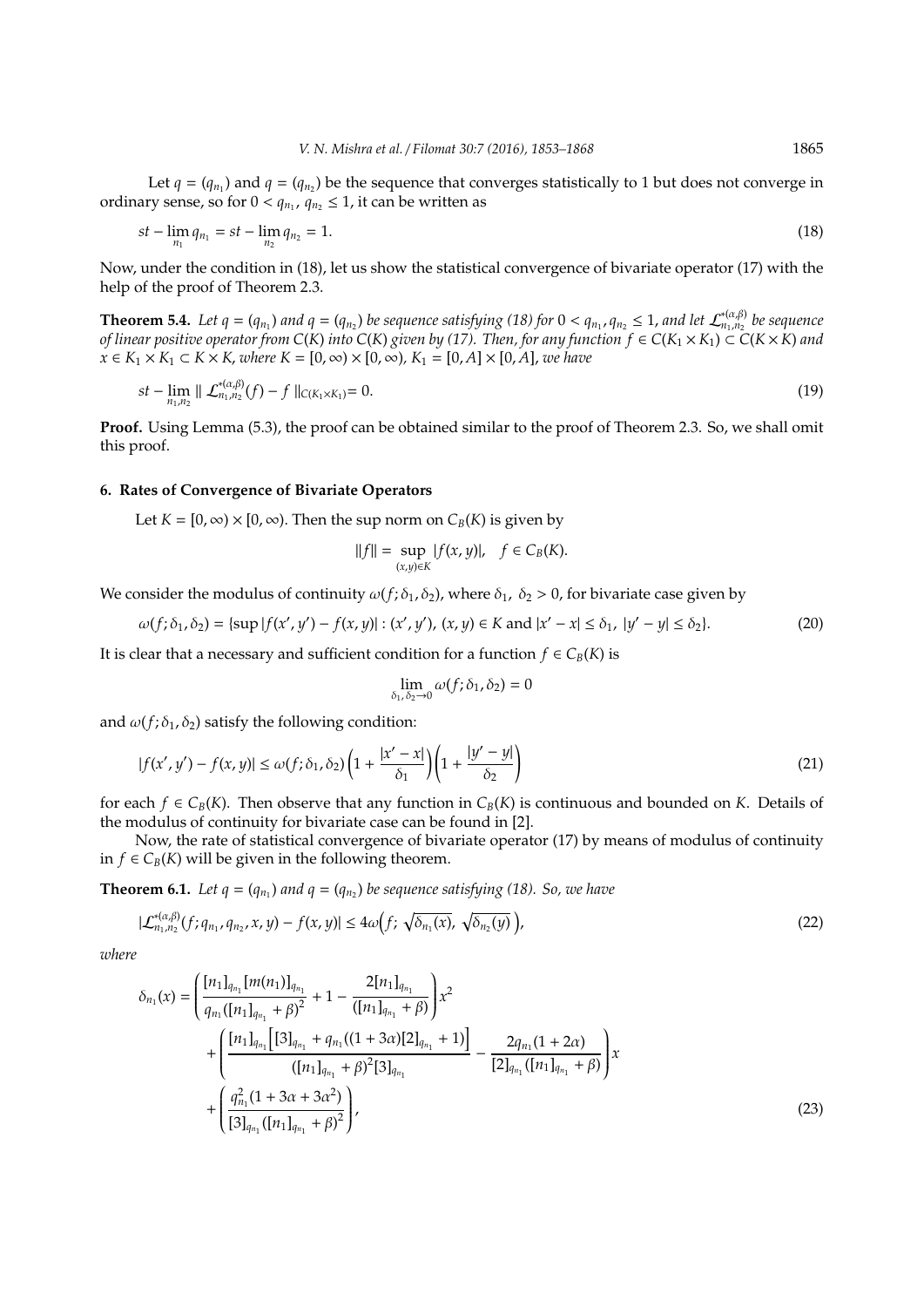*V. N. Mishra et al.* / *Filomat 30:7 (2016), 1853-1868* 1866

$$
\delta_{n_2}(y) = \left( \frac{[n_2]_{q_{n_2}} [m(n_2)]_{q_{n_2}}}{q_{n_2}([n_2]_{q_{n_2}} + \beta)^2} + 1 - \frac{2[n_2]_{q_{n_2}}}{([n_2]_{q_{n_2}} + \beta)} \right) y^2 + \left( \frac{[n_2]_{q_{n_2}} [[3]_{q_{n_2}} + q_{n_2}((1+3\alpha)[2]_{q_{n_2}} + 1)]}{([n_2]_{q_{n_2}} + \beta)^2 [3]_{q_{n_2}}} - \frac{2q_{n_2}(1+2\alpha)}{[2]_{q_{n_2}}([n_2]_{q_{n_2}} + \beta)} \right) y + \left( \frac{q_{n_2}^2 (1+3\alpha+3\alpha^2)}{[3]_{q_{n_2}}([n_2]_{q_{n_2}} + \beta)^2} \right).
$$
\n(24)

**Proof.** By using the condition in (21), for  $\delta_{n_1}, \delta_{n_2} > 0$  and  $n \in \mathbb{N}$ , we get

$$
|\mathcal{L}_{n_1,n_2}^{*(\alpha,\beta)}(f;q_{n_1},q_{n_2},x,y)-f(x,y)|
$$
  
\n
$$
\leq \mathcal{L}_{n_1,n_2}^{*(\alpha,\beta)}(|f(x',y') - f(x,y)|; q_{n_1},q_{n_2},x,y)
$$
  
\n
$$
\leq \omega(f;\delta_{n_1}(x),\delta_{n_2}(y)) \Big( \mathcal{L}_{n_1,n_2}^{*(\alpha,\beta)}(f_0;q_{n_1},q_{n_2},x,y) + \frac{1}{\delta_{n_1}} \mathcal{L}_{n_1,n_2}^{*(\alpha,\beta)}(|x'-x|; q_{n_1},q_{n_2},x,y) \Big)
$$
  
\n
$$
\times \Big( \mathcal{L}_{n_1,n_2}^{*(\alpha,\beta)}(f_0;q_{n_1},q_{n_2},x,y) + \frac{1}{\delta_{n_2}} \mathcal{L}_{n_1,n_2}^{*(\alpha,\beta)}(|y'-y|; q_{n_1},q_{n_2},x,y) \Big)
$$

If the Cauchy-Schwarz inequality is applied, we have

$$
\mathcal{L}_{n_1,n_2}^{*(\alpha,\beta)}(|x'-x|;q_{n_1},q_{n_2},x,y)\leq \left(\mathcal{L}_{n_1,n_2}^{*(\alpha,\beta)}((x'-x)^2;q_{n_1},q_{n_2},x,y)\right)^{1/2}\left(\mathcal{L}_{n_1,n_2}^{*(\alpha,\beta)}(f_0;q_{n_1},q_{n_2},x,y)\right)^{1/2}.
$$

So, if it is substituted in the above equation, the proof is completed.

At last, the following theorem represents the rate of statistical convergence of bivariate operator (17) by means of Lipschitz  $Lip_M(\alpha_1, \alpha_2)$  functions for the bivariate case, where  $f \in C_B[0, \infty)$  and  $M > 0$  and  $0 < \alpha_1 \leq 1$ ,  $0 < \alpha_2 \leq 1$ , then let us define *Lip*<sub>*M*</sub>( $\alpha_1$ ,  $\alpha_2$ ) as

$$
|f(x', y') - f(x, y)| \le M|x' - x|^{\alpha_1}|y' - y|^{\alpha_2}; \quad \forall x, x', y, y' \in [0, \infty).
$$

We have the following theorem.

**Theorem 6.2.** Let  $q = (q_{n_1})$  and  $q = (q_{n_2})$  be sequence satisfying the condition given in (18), and let Lip<sub>M</sub>( $\alpha_1$ , $\alpha_2$ ),  $x \ge 0$  *and*  $0 < \alpha_1 \le 1$ ,  $0 < \alpha_2 \le 1$ . Then

$$
|\mathcal{L}_{n_1,n_2}^{*(\alpha,\beta)}(f;q_{n_1},q_{n_2},x,y)-f(x,y)| \leq M \delta_{n_1}^{\alpha_1/2}(x) \delta_{n_2}^{\alpha_2/2}(y),
$$
\n(25)

where  $\delta_{n_1}(x)$  and  $\delta_{n_2}(y)$  are defined in (23), (24).

**Proof.** Since  $\mathcal{L}_{n_1,n_2}^{*(\alpha,\beta)}$  $x_1^{*(\alpha,\beta)}(f; q_{n_1}, q_{n_2}, x, y)$  are linear positive operators and *f* ∈ *Lip<sub>M</sub>*(α<sub>1</sub>, α<sub>2</sub>), *x* ≥ 0 and 0 < α<sub>1</sub> ≤  $1, 0 < \alpha_2 \leq 1$ , we can write

$$
|\mathcal{L}_{n_1,n_2}^{*(\alpha,\beta)}(f;q_{n_1},q_{n_2},x,y)-f(x,y)| \leq \mathcal{L}_{n_1,n_2}^{*(\alpha,\beta)}(|f(x',y') - f(x,y)|;q_{n_1},q_{n_2},x,y) \leq M\mathcal{L}_{n_1,n_2}^{*(\alpha,\beta)}(|x'-x|^{\alpha_1}|y'-y|^{\alpha_2};q_{n_1},q_{n_2},x,y) = M\mathcal{L}_{n_1,n_2}^{*(\alpha,\beta)}(|x'-x|^{\alpha_1};q_{n_1},q_{n_2},x,y)\mathcal{L}_{n_1,n_2}^{*(\alpha,\beta)}(|y'-y|^{\alpha_2};q_{n_1},q_{n_2},x,y).
$$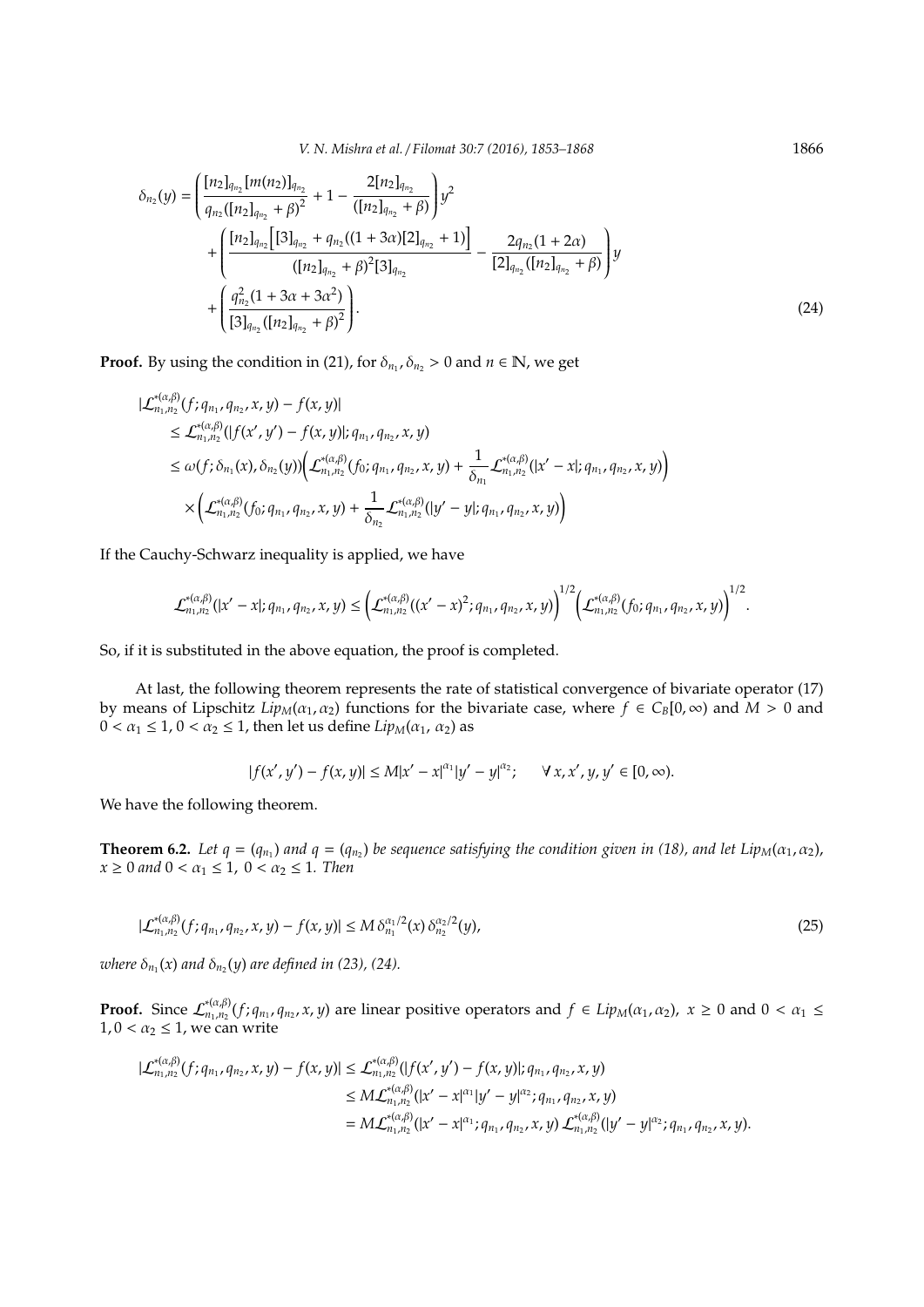If we take  $p_1 = \frac{2}{\alpha_1}$ ,  $p_2 = \frac{2}{\alpha_2}$ ,  $q_1 = \frac{2}{2-\alpha_1}$ ,  $q_2 = \frac{2}{2-\alpha_2}$ , applying Hölder's inequality, we obtain

$$
\begin{split} |\mathcal{L}_{n_{1},n_{2}}^{*(\alpha,\beta)}(f;q_{n_{1}},q_{n_{2}},x,y)-f(x,y)| & \leq \left(\mathcal{L}_{n_{1},n_{2}}^{*(\alpha,\beta)}\big((x'-x)^{\alpha_{1}};q_{n_{1}},q_{n_{2}},x,y\big)\right)^{\alpha_{1}/2}\big(\mathcal{L}_{n_{1},n_{2}}^{*(\alpha,\beta)}(f_{0};q_{n_{1}},q_{n_{2}},x,y)\big)^{(2-\alpha_{1})/2} \\ & \times \big(\mathcal{L}_{n_{1},n_{2}}^{*(\alpha,\beta)}\big((y'-y)^{\alpha_{2}};q_{n_{1}},q_{n_{2}},x,y\big)\big)^{\alpha_{2}/2}\big(\mathcal{L}_{n_{1},n_{2}}^{*(\alpha,\beta)}(f_{0};q_{n_{1}},q_{n_{2}},x,y)\big)^{(2-\alpha_{2})/2} \\ & = M\delta_{n_{1}}^{\alpha_{1}/2}(x)\delta_{n_{2}}^{\alpha_{2}/2}(y). \end{split}
$$

Which is the required result.

### **Conclusion**

 $\sum_{n=1}^{\infty}$  Contrastor. The results established here are more general rather than the results of any other previous proved lemmas and theorems. The strong convergence in weighted spaces is highlighted and Bivariate generalization also established for said operators. Some special cases are also considered. Problems considered in this paper may open further research opportunities in these fields. The researchers and professionals working or intend to work in the areas of analysis and its applications will find this research article to be quite useful.

## **Conflict of Interests**

The authors declare that there is no conflict of interests regarding the publication of this paper.

## **Acknowledgement**

The authors would like to express their deep gratitude to the anonymous learned referee(s) and the editor for their valuable suggestions and constructive comments, which resulted in the subsequent improvement of this research article. Special thanks are due to Professor H.M. Srivastava for kind cooperation and timely reports. The second author PS is thankful to Department of Applied Mathematics and humanities, SVNIT, Surat (Gujarat) to carry out her research work (Ph.D. in Full-time Institute Research (FIR) category) under the supervision of Dr. Vishnu Narayan Mishra. The first author VNM acknowledges that this project was supported by the Cumulative Professional Development Allowance (CPDA), SVNIT, Surat (Gujarat), India. All the authors carried out the proof of Lemmas and Theorems. Each author contributed equally in the development of the manuscript. VNM conceived of the study and participated in its design and coordination. All the authors read and approved the final version of manuscript.

#### **References**

- [1] F. Altomare, M. Campiti, Korovkin type approximation theory and its applications. de Gruyter Stud. Math. 17, Berlin, 1994.
- [2] G.A. Anastassiou, S.G. Gal, Approximation Theory: Moduli of Continuity and Global Smoothness Preservation, Birkhäuser, Boston (2000).
- [3] Ç. Atakut, İ. Büyükyazici, Approximation Properties for Stancu Type q-Baskakov-Kantorovich Operators, Math. Sci. Lett. 3, No. 1, 53–58 (2014).
- [4] N. L. Braha, H. M. Srivastava and S. A. Mohiuddine, A Korovkin's type approximation theorem for periodic functions via the statistical summability of the generalized de la Vallee Poussin mean, Appl. Math. Comput. 228 (2014), 162–169. ´
- [5] İ. Büyükyazici, Ç. Atakut, On Stancu type generalization of q-Baskakov operators, Mathematical and Computer Modeling, 52 (2010) 752–759.
- [6] O. Dogru, K. Kanat, On statistical approximation properties of the Kantorovich type Lupas¸ operators. Math. Comput. Model. 55 ˘ (2012) no. 3–4, 1610–1621.
- [7] O. Doğru, On statistical approximation properties of Stancu type bivariate generalization of q-Balazs-Szabados operators, Proc. of the Int. Conf. on Numer. Anal. and Approx. Th., Cluj-Napoca, Romania, July 5-8,(2006) 179–194.
- [8] S. Ersan, Approximation properties of bivariate generalization of Bleimann, Butzer and Hahn operators based on the *q*-integers. In, Proc. of the 12*th* WSEAS Int. Conference on Applied Mathematics, Cairo, Egypt, pp. 122-127 (2007).
- [9] E. Erkus¸, O. Duman, *A*-Statistical extension of the Korovkin type approximation theorem, Proc. Indian Acad. Sci. Math. Sci. 115 (4) (2003) 499–507.
- [10] E. Erkus, O. Duman and H. M. Srivastava, Statistical approximation of certain positive linear operators constructed by means of the Chan-Chyan-Srivastava polynomials, *Appl. Math. Comput.* 182 (2006), 213–222.